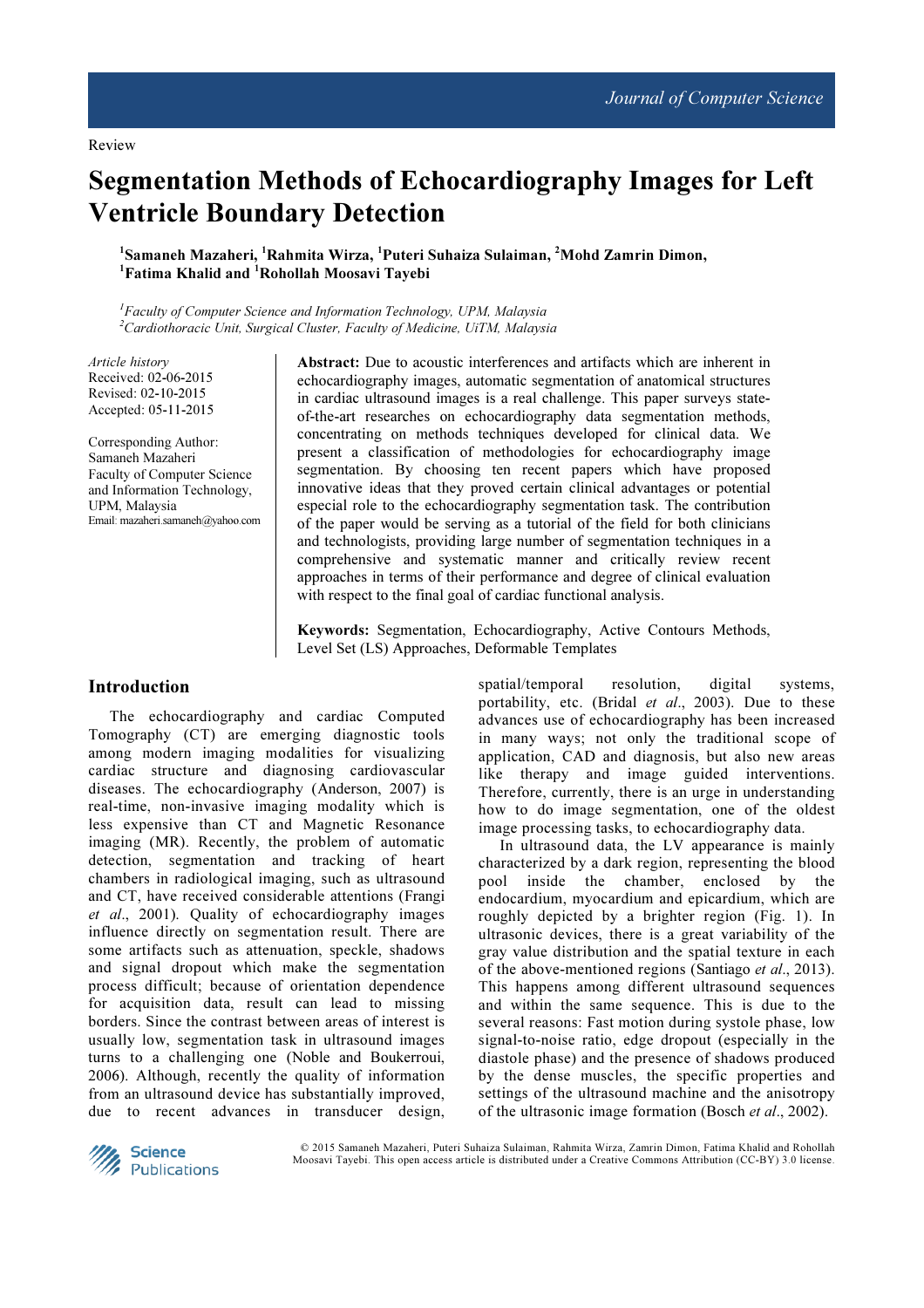

Fig 1. Echocardiography; apical four-chamber view (Chan and Veinot, 2011)



Fig 2. Explanation of different views in echocardiography (Lohr and Sivanandam, 2009)

Echocardiography images can be used for many different tests: Cardiac structure, heart development, function and also changes in normal physiologic states and pathologic conditions. For example, Left ventricular function can be obtained through 2 dimensional echocardiography images by calculating the ejection fraction. Depending on where on the chest the user positions the transducer, different views of the heart can be obtained. Some of the most common views are: Long axis view of the left atrium and the left ventricle, short axis views of the heart in planes from the base of the heart to the apex and the four chambers view; Fig. 2.

Previous works in our lab towards the goal of Cardiac Intervention Environment, Cardiovascular Information System, and Heart Diseases Diagnostic Systems has included an automatic coronary arterial tree extraction in angiograms (Moosavi Tayebi et al., 2014), cardiac ultrasound fusion system development (Mazaheri et al., 2014), Wavelet enhancement for x-ray angiography (Moosavi Tayebi et al., 2015), 3D Multimodal Cardiac Data Reconstruction in CT Angiography (Moosavi Tayebi et al., 2015), CT Angiography components categorization and coronary artery enhancement (Moosavi Tayebi et al., 2014), and some surveys including review on segmentation approaches (Mazaheri et al., 2013 and Moosavi Tayebi et al., 2014), and review on registration of cardiac images Mazaheri et al. (2015).

The paper is organized as follows: In section II, we review the ideas in the field of segmentation methods; section III presents an overview of the proposed segmentation approaches for echocardiography images; section IV reviews the latest developments; and finally, section V concludes the paper with final remarks.

#### Segmentation Methods

Most considerations have been given to tracking the motion of the endocardium, e.g., blood pool or tissue border to allow for approximation of left ventricular volumes or areas and derived measures such as the ejection fraction and for regional wall motion analyzing. Especially, these measures are used in assessment and diagnosis of ischaemic heart disease. Most analysis is based on 2D acquisitions in which it is implicitly assumed that the principal component of motion is in the plane of the acquisition slice. Parasternal Short-Axis (SAX) is the standard 2D diagnostic views used for this and apical two-chamber (2C), Four-Chamber (4C) and Three-Chamber (3C) views. The latter three are also sometimes referred to as (apical) Long-Axis (LAX) views. The quality of data and therefore issues for segmentation, vary regarding to the view due to the anisotropy of ultrasound image acquisition, artifacts like attenuation and shadowing from the lungs which can be severe. Segmentation methods should also have strategies for avoiding the papillary muscles. Reliably finding the epicardial border, i.e., outer wall is more challenging, especially from apical views.

Lots of the preliminary works concentrated on one frame segmentation yet; considering maximum expansion or end diastole and maximum contraction or end systole frames to calculate some measurements like EF (the ejection fraction). Although, analysis should be done for the whole cardiac cycle for fully assess heart function. Cardiologists also use a movie of a heart in decisionmaking as the speckle pattern associated with de-forming tissue can be observed in a movie whereas in a still frame the speckle pattern is not always useful. As a result and in contrast to some other clinical application areas, in echocardiography it is perhaps more logical to view segmentation as a spatio-temporal problem. Lots of recent successful techniques have taken this point of view. A priori research of endocardial boundary detection is proposed in (Hammoude, 1998). In Fig. 3, there are some examples of segmentation results from (Bridal et al., 2003).

Echocardiography images suffer from several specific drawbacks, which impede both human interpretation and automated analysis.

There is no simple relation between pixel intensity and any physical property of the tissue visualized. Echocardiography images are formed as a combination of interference patterns (speckle) and reflections at tissue transitions.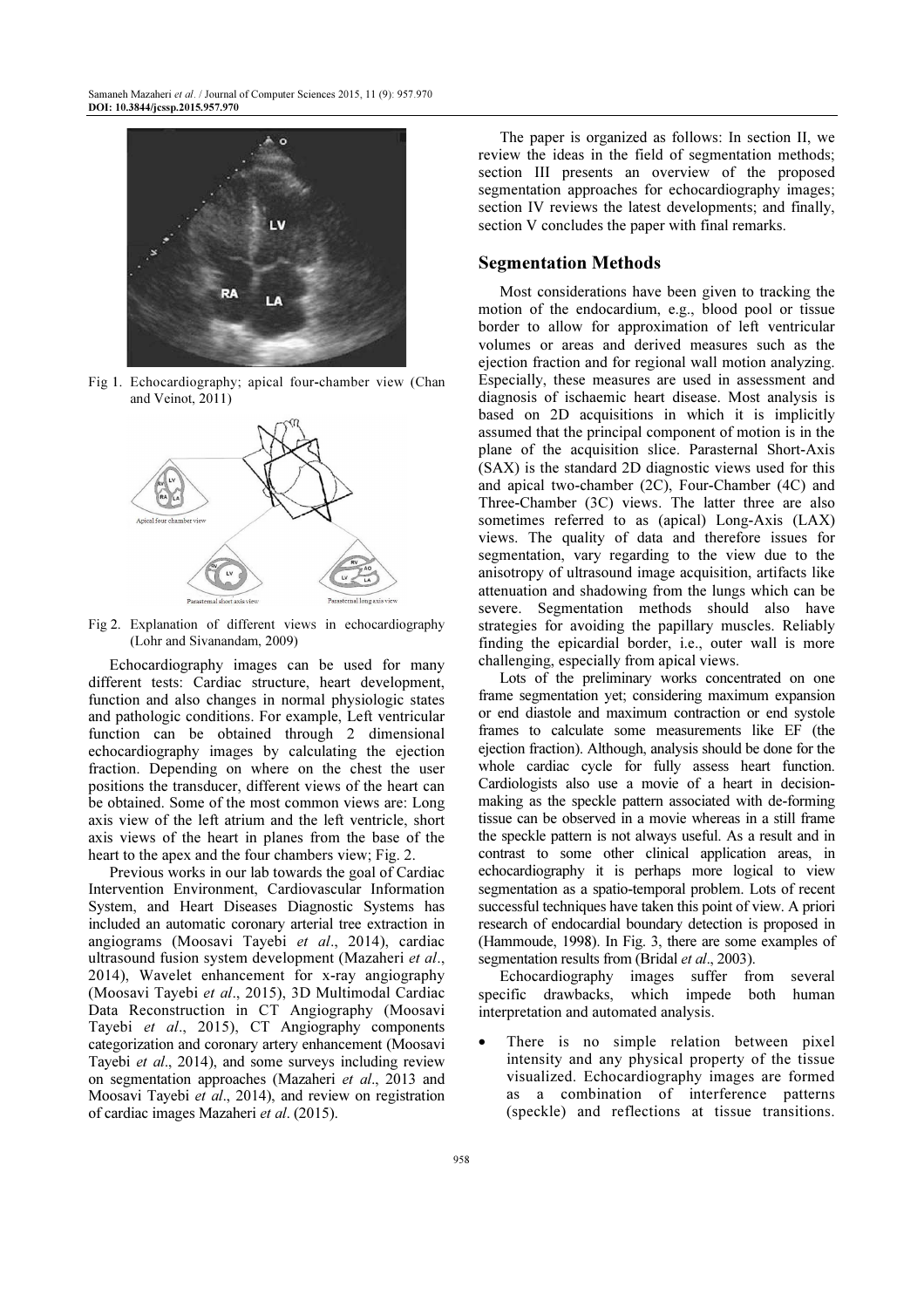Different tissues are mostly not distinguishable by their intensity values or texture

- Echocardiographic image information is highly anisotropic and position dependent, since reflection intensity, spatial resolution and signal to noise ratio depend on the depth and the angle of incidence of the echocardiography beam, as well as of user controlled depth gain settings
- Many imaging artifacts occur, resulting in local loss of anatomical information: Significant amounts of noise, dropouts (for structures parallel to the echocardiography beam), shadowing (behind acoustically dense structures), side lobes, reverberations and limited echo windows. Stillframe images, therefore, often only contain partial information

For these reasons, automated segmentation of echocardiographic image sequences has proven to be a challenging task. Many approaches to segmentation echocardiographic data have been proposed. They can be divided into the following classes: Level Set (LS) approaches, Deformable templates, Active Shape Models (ASM), Active contours methods, Active Appearance Models (AAM), Bottom-up approaches and Databaseguided (DB-guided) segmentation (Santiago et al., 2013).

# Level Set Segmentation Approaches

The use of level sets for medical image segmentation aims at improving the performance of active contours due to the following. First, LS are able to increase robustness of the model by combining both region and boundary segmentation. Second, the texture and shape priors are jointly used with a continuous parametric function to model the implicit segmentation function (Bernard et al., 2007; 2009; Cremers et al., 2006; Lin et al., 2003; Lynch et al., 2008; Paragios and Deriche,

2002; Sarti et al., 2005; Debreuve et al., 2001; Paragios, 2003).

# Deformable Templates

Alternatively, these issues can also be faced using deformable templates (Chen et al., 2008; Duan et al., 2010; Nascimento and Marques, 2008; Zagrodsky et al., 2005) that use an unsupervised scheme for learning. However, deformable template-based methods require the knowledge of how the initialization is performed.

Both level-sets and deformable templates have demonstrated good results when dealing with medical images. Nonetheless, they also present some drawbacks regarding the prior knowledge included in the optimization function.

# Active Shape Models (ASM) and Active Appearance Models (AAM)

The previously raised issues have also motivated the development of the supervised based models, in which the shape and appearance of the LV are learned from a manually annotated training set. This class of methods includes the Active Shape Model (ASM) (Cootes et al., 1995; Parker et al., 1994; Cootes et al., 1994) and Active Appearance Model (AAM) (Bosch et al., 2002; Cootes et al., 1999; Mitchell et al., 2001). However, both methods need a large set of annotated training images and the initialization must be close to a local optimum. Furthermore, these methods assume a Gaussian distribution of the shape and appearance derived from the training samples.

## Active Contours Segmentation Methods

Active contours methods inspired the development of Level Set (LS) methods (Malladi et al., 1995; Kass et al., 1987; Chalana et al., 1996; Hozumi et al., 1997) which significantly reduce the sensitivity to initial conditions.



Fig 3. Some reults of echocardiography image segmentation. Short Axis images (SAX) from (a) (Dias and Leitão, 1996) and from (b) (Mikic et al., 1998) (c) Long Axis images (LAX) from (Bosch et al., 2002)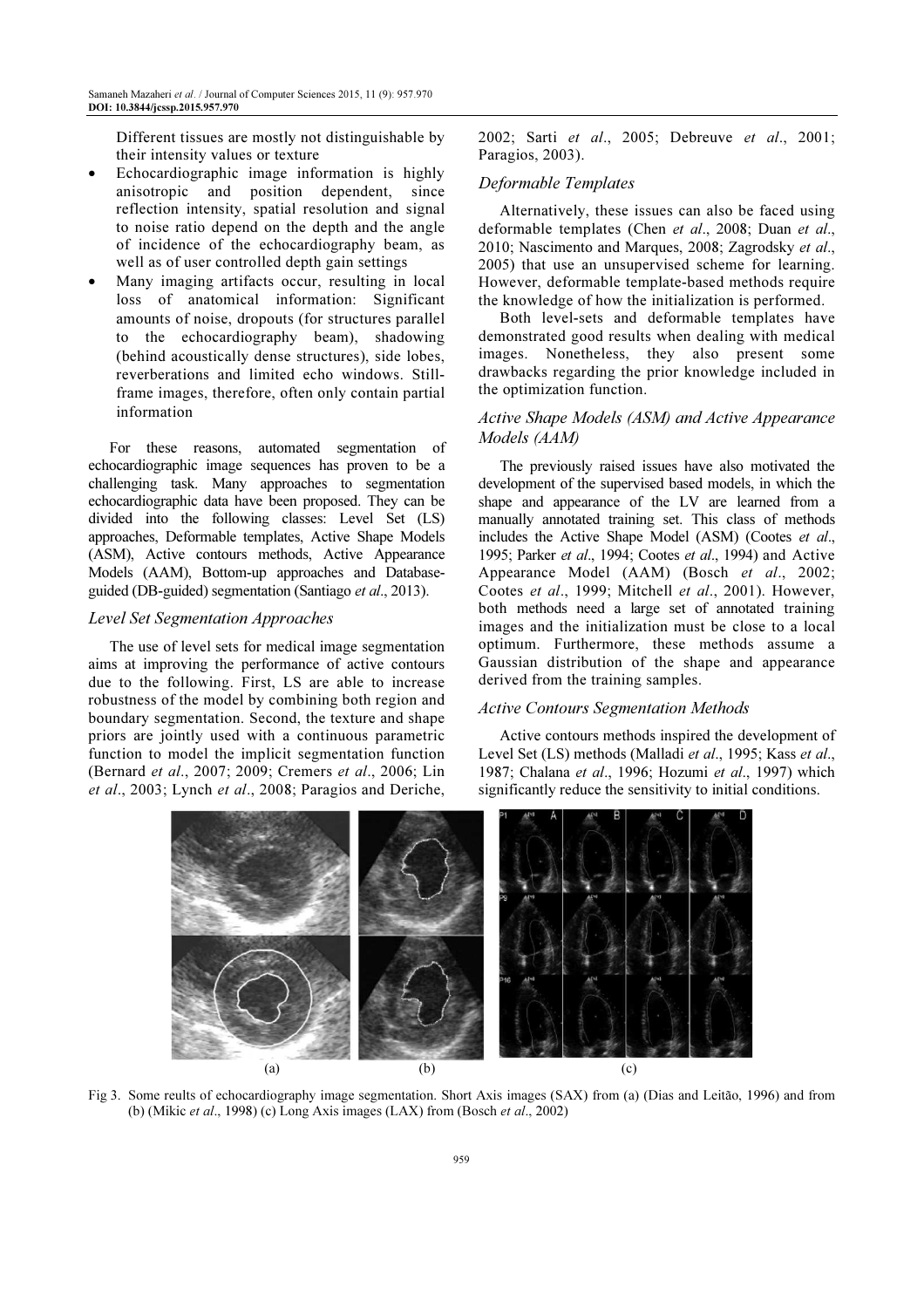#### Bottom-up Segmentation Approaches

Bottom-up approaches detect the LV boundary using edge detection that constitutes features to represent the object boundary. Although these methods have low computational complexity, they are sensitive to initial conditions and generally lack robustness to imaging conditions (Sonka et al., 1995; Zhang and Geiser, 1984).

# Database-Guided (DB-Guided) Segmentation

The above issues motivated the proposal of the DB-guided segmentation approaches that use supervised learning techniques (Georgescu et al., 2005; Zhou et al., 2005). Specifically, discriminative learning model based on boosting techniques (Freund and Schapire, 1997) is developed to segment LV from ultrasound images. Another important point in the DBguided approach is its independence regarding an initial guess. Instead of that, a full search is conducted in the parameter space. However, these methods have several drawbacks. Besides the high complexity of the search process, super-vised learning methods face two main difficulties which are the large number of training images (in the order of hundreds) needed to estimate the parameters of the model and the robustness to imaging conditions absent from the training set (Carneiro and Nascimento, 2010; Carneiro et al., 2008; Zhou et al., 2005).

Though partially successful, three major problems are associated with many of the existing echocardiographic contour detection strategies.

- The current methods typically do not include information about the allowable range of shape and appearance variations of the segmented objects. Ultrasonic image information is often illdefined or incomplete. Therefore, extensive model knowledge about the characteristic organ shape and appearance, its anatomical and pathological shape variations and spatial organ embedding should form an integral part of a robust segmentation approach
- Most existing methods use implicit, global and oversimplified models for the contour location. The location of strong local image features, however, does not always correspond to the desired contour as drawn by an expert human observer. The exact location of the contour cannot always be determined from the strongest image evidence, but should be modeled or learned from examples provided by expert observers. Moreover, contour characteristics vary for different parts of the local (and still unknown) anatomy
- Many automated techniques perform a static segmentation on single 2D frames or use

rudimentary continuity constraints and, therefore, often produce segmentation results that are inconsistent with the dynamics of the cardiac cycle. An expert observer, however, utilizes knowledge about cardiac contraction dynamics and temporal coherence of structures and texture to resolve ambiguities and to determine the exact LV boundary location, mostly after reviewing the image data in a cine loop. Recently, several methods have been reported that try to deal with the third problem in time sequences of either 2D or 3D echocardiograms

Nonetheless, 3D echocardiography has gained increasing interest and several methods to perform the 3D segmentation of the LV have become available in literature (Noble and Boukerroui, 2006). One approach to perform 3D segmentation is to consecutively applying 2D segmentations to each image plane and assembling them into a 3D structure (Nillesen et al., 2006; Scowen et al., 2000) as cardiologists manually do in such cases. However, such approaches require additional methods to pre-vent spatial inconsistencies in the surface. Other approaches have performed the 3D segmentation using 3D active contours such as level-set (Hang et al., 2004; Yu et al., 2006; Juang et al., 2011). Furthermore, over the last decade some effort has been put into developing 3D+t LV tracking systems that are able to segment the LV over the course of the cardiac cycle, such as (Orderud et al., 2007; Yang et al., 2008).

# Echocardiography Image Segmentation Approaches

# 2-Dimensional Endocardial Boundary Estimation

For echocardiography endocardial segmentation, finding contour method is the most common technique which has been considered. Since contrast surrounding the boundary of the left ventricle differs relating to the appropriate situation of the transducer orientation and also artifacts and attenuation, the boundary would not be clear. Therefore, conventional gradient intensity based techniques don't have success on common ultra-sound data.

Mishra et al. (2003) presented an active contour approach which for optimization used a genetic algorithm. Two experts have done manual descriptions on twenty frames and the usual amount compared with the automatic technique to indicate that the inter-variability among experts was resemble to the difference between the manual and automatic techniques. Mignotte and Meunier (2001) for the segmentation of short axis parasternal images, apply a statistical external energy in a discrete active contour and discussed this is work best for echocardiography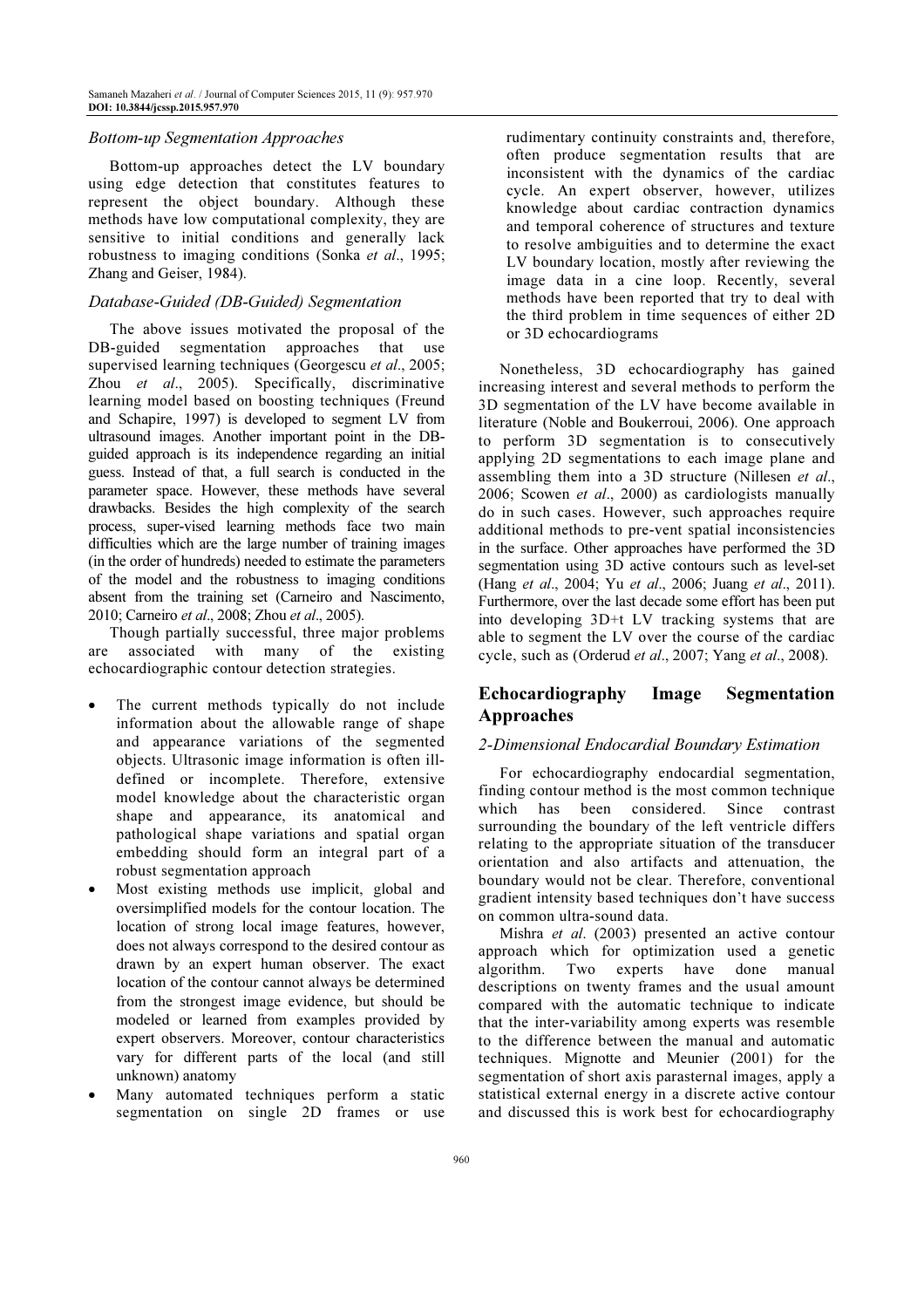images which they have huge noise and disappeared borders. With this aim, a shifted Rayleigh distribution was applied to show the statistics of gray levels.

Mignotte et al. (2001) suggested a border detection algorithm, using Bayesian framework which used deformable templates for modeling the precedent information. This technique is unsupervised and fully automatic. The approximation problem which is formulated as a Maximum A Posteriori (MAP) optimization solved via a genetic algorithm. They also presented a comparison to manual descriptions which is done by two experts. Boukerroui et al. (2003) proposed the same Bayesian methodological method where the segmentation is region-based. They used level sets which they are usually considered as an alternative to active contours for echocardiography image segmentation.

Lin et al. (2002) proposed a different level set segmentation approach where fuses region and edge information with spatial scales. For this method they considered a closed curve as a border. They applied segmentation method to single 2D slices, while used their proposed method to rotational 3D echocardiography images. When the quality of echocardiography images is good, their method work well. Yan and Zhuang (2003) used an adaptation of the fast marching cube technique for applying the level set technique on echocardiography data. They used a mean gradient intensity based measure to deduct errors related to local feature measurements. They discussed the results only quantitatively, but applied their algorithm to an apical four chamber view and a SAX (parasternal short axis) view.

Boukerroui et al. (2003), proposed an accurate adaptive region segmentation which works in a Bayesian frame-work. The adaptive property for compensating existence inhomogeneity and non-uniformity of echocardiography data within the same tissue, considers a slow spatial variation and local class mean. They evaluated their method by manual description which is done by an observer on a LAX (long axis view) and compared with another segmentation which is also region based method, Xiao et al. (2002).

ANN-based (Artificial neural network) techniques also have been used for region based segmentation (Rekeczky et al., 1999; Noble and Boukerroui, 2006). For example, Binder et al. (1999) applied a 2 layer back propagation network to end-systolic and end-diastolic SAX images (parasternal short axis view) from thirtyeight patients with different quality data which consist of 12 images with good quality, 13 images with moderate quality and 13 images with poor quality. This is one of the few researches that have done experience at data of different quality. Result of segmentation was successful in thirty-four of the thirty-eight database. The automatic technique was compared with manual tracking which is done by 2 experts.

# Spatio-Temporal Methods (2D+T)

We can consider echocardiography image segmentation as a Spatio-temporal problem, as the Region Of Interest (ROI) changes in a non-rigid manner and it has inhomogeneity over the frames. Spatio-temporal examination gives a local approximate of image velocity along with segmentation and leads to more suitable localization of a boundary. For example, Mulet-Parada and Noble (2000) presented a local-phase-based approach for detection endocardial border with Spatio-temporal space. They showed that local phase would be a better basic for echocardiography feature detection and also segmentation; because local phase is fixed to intensity magnitude. They used a derived measure from phase, which is called feature asymmetry for identifying the endocardium in a 2D+T space (Spatio-temporal). Since then local phase approach has been used for feature identify in lots of ultrasound researches (Mulet-Parada, 2000; Ye et al., 2002; Sanchez-Ortiz et al., 2002).

Mikic and others presented an active contour technique, provided by the method of Singh and Allen (1992; Boukerroui et al., 2003), which propagation of a contour from one single frame to another one was guided by optical flow approximates (Mikic et al., 1998). This information can be used for determining the initialization of an active contour. Metrics in active contour empirically determined. The approach was evaluated on 3 long axis, 3 short axis and 2 aortic roots images; and compared with three to five manual delineations (Fig. 3a).

Dias and Leitão (1996), presented an approach for the both epicardial and endocardial boundary approximation like the former research of Friedland and Adam (1989) and also Teles de Figueiredo and Leitaa (1992). In (Friedland and Adam, 1989; Teles de Figueiredo and Leitaa, 1992), they used polar coordinates for contour description; although, as far as we know, this is the first method which considers noise statistics in border optimization. They modeled the estimation problem in a Bayesian frame-work as a MAP estimation problem with a Spatio-temporal MRF for the regularization term and Rayleigh statistics for the data term. For solving the optimization problem, they used a repetitive multi-grid dynamic programming algorithm. They presented results on one short axis view image and also on synthetic data. Figure 3(a) shows an example result from (Teles de Figueiredo and Leitaa, 1992).

Figueiredo et al. (2000), inside the same framework, proposed a parametric contour segmentation in an unsupervised way, based on B-spline descriptions. They applied a MDL (minimum description length) parameter to estimate B-spline knots' number.

Jacob et al. (1999; 2001; 2002) proposed a Kalman filter based epicardial and endocardial boundary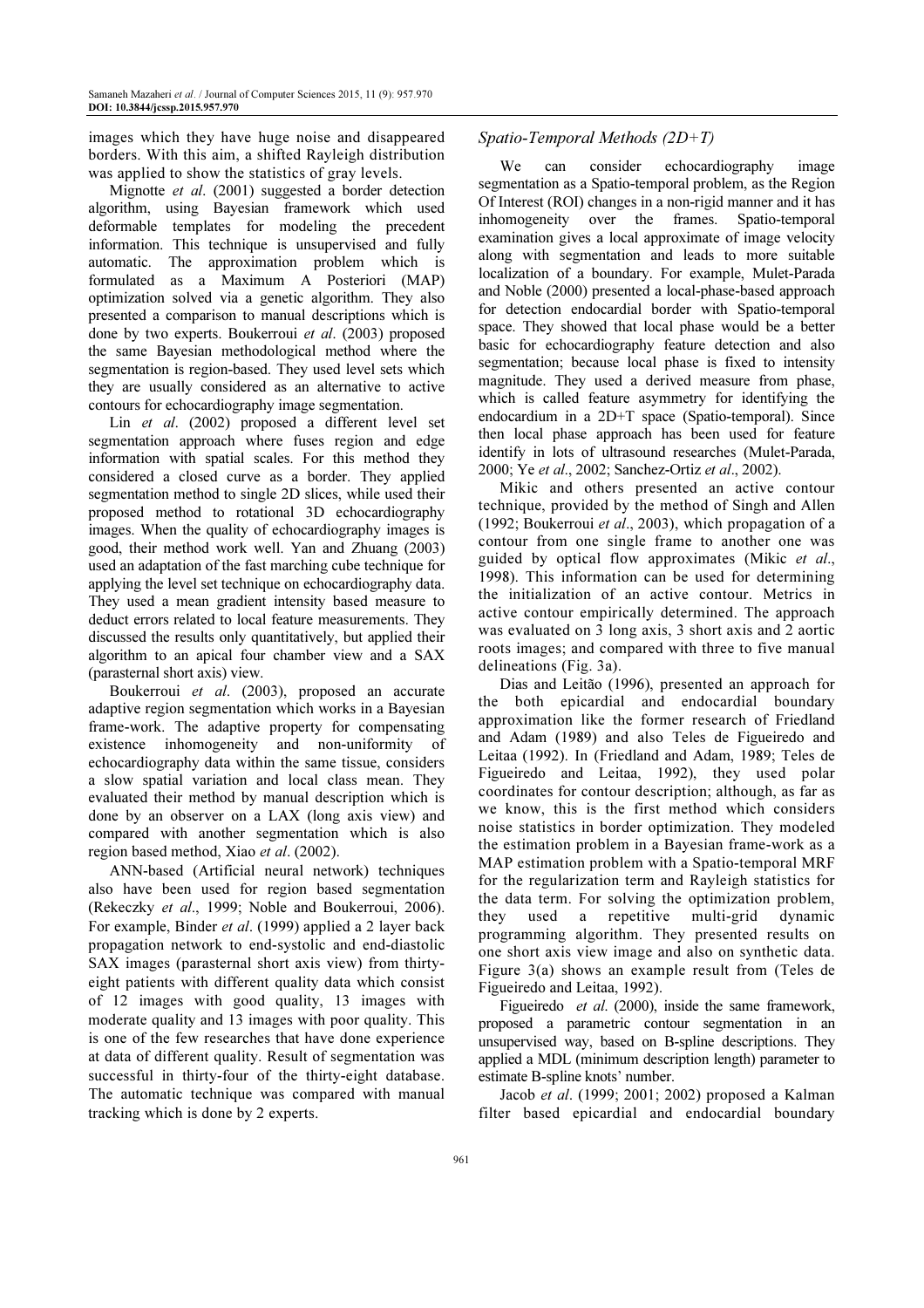tracing technique based on contour tracking method of (Blake and Isard, 1998). They built a Spatio-temporal contour model where it has 2 sections; a shape model made from manual description of the left ventricle boundaries of a motion model and a training set.

Bosch et al. (2002) presented the Active Appearance Motion Model (AAMM) to represent the appearance and shape of the endocardium, also its motion by applying an adaption of the Active Appearance Model (AAM) technique; Fig. (3c) shows an example of this technique. Mitchell et al. (2002) proposed a 3D active appearance model for segmentation of 4 chamber cardiac ultrasound images (2D with the third dimension time, 2D+T). This technique adjusts itself in time and space; it means it is Spatio-temporal. They trained the model from manually segmented instances in a learning phase.

# Endocardial Boundary Detection in 3D and 4D Images

In previous research on 3D endocardial boundary detection, Coppini et al. (1995) have taken into account reconstruction and segmentation of Left Ventricle (LV) from freehand echocardiography images which they are captured at 4 set angles regarding to the 4 chambers view.

Song and others considered the segmentation process in a Bayesian framework as a surface fitting problem which finding a 3D surface where has the largest previous probability is the aim (Song et al., 2002). Wolf and others (Wolf, et al., 2002) proposed the Restricted Optimal Path Exploring Segmentation (ROPES) method, where is a semi-automatic segmentation. They applied their method to 2D slices of 3D TEE (transesophageal echocardiography) data.

Angelini et al. (2001) considered segmentation of real time 3D echocardiographic images from a volumetric process. Montagnat et al. (2003) extended a 3D+T model based segmentation method for rotational 3D echocardiographic data. This research used a combined edge and region-based approach and for analysis it uses a cylindrical geometry. Especially, the orientation and intensity gradient magnitude are applied, together with a region-based on a local analysis of intensity values. The answers are set in a variational frame and some of their features make them well suited to 3D echocardiographic segmentation. Sarti et al. (1999) proposed a model for multiple scale analysis of space time echocardiography images which trying to solve a nonlinear (partial) differential equation fusing proposed methods of the Galilean invariant movie multi scale analysis of Guichard with anisotropic

diffusion model from Perona Malik (Guichard, 1998; 1994). In (Mikula et al., 2000), authors extended spatial diffusion from Perona Malik and substituted it with a nonlinear anisotropic smoothing curvature driven level sets (Preußer and Rumpf, 2002). Then, Mikula and others proposed a truly-coupled Spatiotemporal anisotropic diffusion (Mikula et al., 2004). In this research, time smoothing was curvature driven and they discussed, it resulted in better smoothing with velocity discontinuity preservation in compare with the last acceleration-based smoothing.

Corsi et al. (2002) applied a level-set based segmentation algorithm to real-time 3D echocardiographic data from a volumetric system. The level-set's initialization is defined by manual delineation on a few Short Axis frames (SAX). Sarti and others proposed a level set segmentation method for images, like echocardiographic data, that can have missing borders (Sarti et al., 2000; 2002). This method differs completely with anterior level-set segmentation methods that consider just the zero level-set. Their research was later developed by (Corsaro et al., 2004) and Mikula et al., (2004); a robust and accurate semi-implicit numerical volume scheme was presented to solve the Riemannian mean curvature flow equation in 2D (Mikula et al., 2004) and 3D (Corsaro et al., 2004). Examples of segmentation from classical Kanizsa triangle were presented to show that the technique can find missing borders. They also presented some examples on 3D cardiac (Mikula et al., 2004) and fetal echocardiography images (Sarti et al., 2000).

# Myocardium and Epicardium Segmentation

Eventually, for analysis and segmentation of myocardium, there is a very limited literature (Kerut et al., 2000) and also for epicardial boundary estimation (Dias and Leitão, 1996; Feng et al., 1991; Malassiotis and Strintzis, 1999). These two tasks are both difficult to do directly on B-mode images. Also it is done a little research for finding methods which work on general clinical data rather than data from subjects with a good acoustic window. We addressed to some of the few researches which have done so above (Bosch et al., 2002; Binder et al., 1999; Mitchell et al., 2002). One further exception is the work of Boukerroui et al. (2001) which considers how to enhance B-mode images to reduce the effect of attenuation and enhance features. Although that meth-od was shown quantitatively to reduce attenuation, enhance features and not introduce artifacts after enhancement, that approach has not to date been fully tested in clinical practice.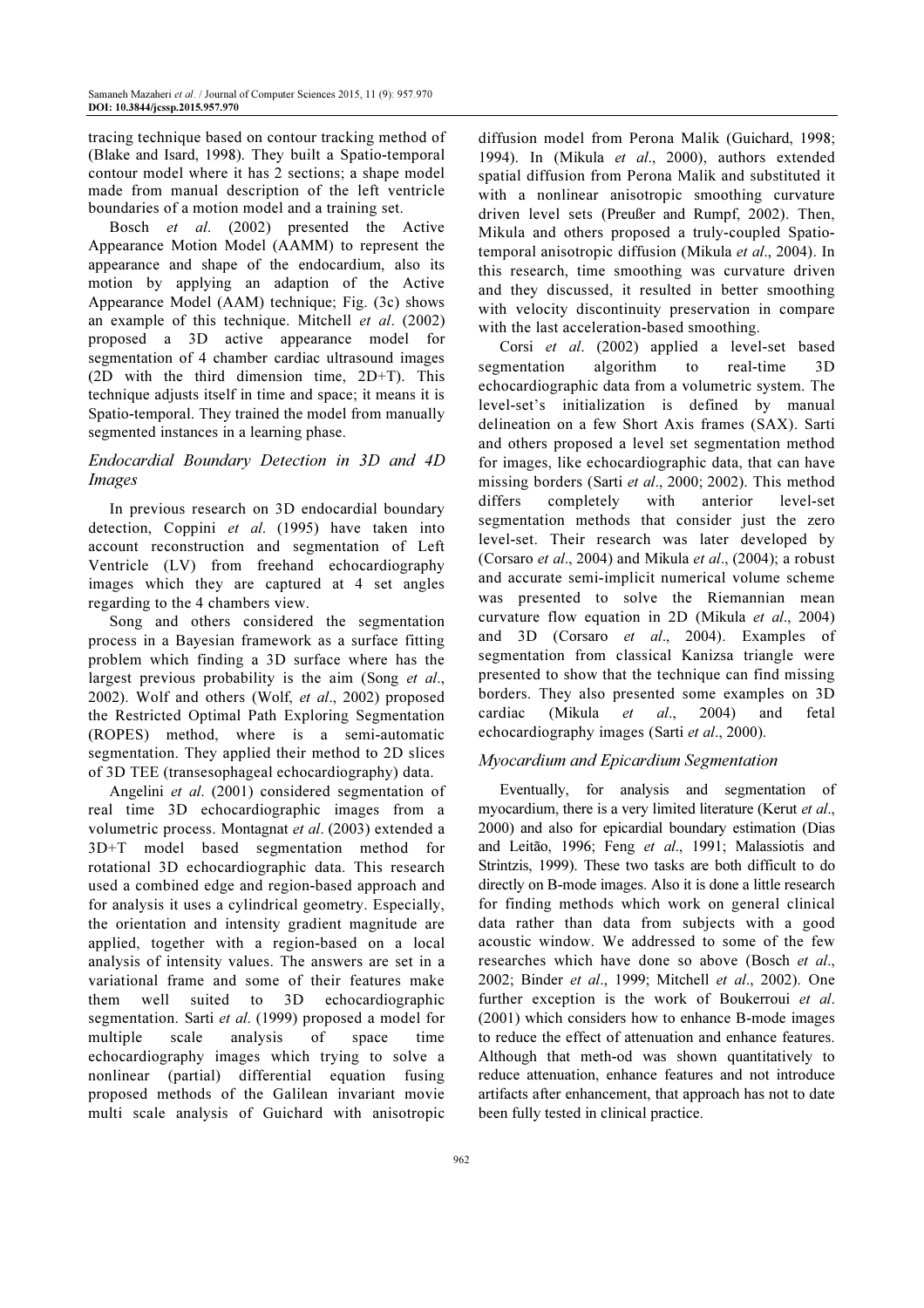# Review the Latest Developments

Kucera and Martin (1997) presented an approach with an external force region based in their previous research for LV segmentation. In an active contour 3D model, they defined this force with time as one dimension. The proposed technique is relatively reliable on Short and Long Axis (SAX and LAX) views.

Sarti et al. (2005) applied a region based method in their proposed segmentation technique which they assemble a prior knowledge for statistical distribution of gray levels. They used a level set technique to drive the curve evolution to get a maximum likelihood segmentation of the target, regarding to the statistical distribution law of image pixels. When comparing the area enclosed by the resulting contours from this technique with manually outlined contours the correlation is excellent.

Sarti et al. (2005) also proposed a region-based segmentation in their adaptive segmentation approach. They use a weighting function that considers both global and local statistics during the segmentation process. The segmentation of the left ventricle shows good results when compared with manual outlines by a medical expert.

Mishra *et al.* (2003) use an active contour model when segmenting the left ventricle in Short Axis (SAX) view. They solve the optimization problem with using a Genetic Algorithm (GA) and the performance is com-parable with interobserver variations.

Mignotte and Meunier (2001) proposed a multiscale approach to the contour optimization. Their external energy in the snake energy function is also region based. They demonstrated some segmentation results for Short Axis (SAX) views that are qualitatively good.

Chen et al. (2007) built an active contour algorithm in a geometric way with a prior intensity and shape. The results of applying the method to a 2 chamber view are promising.

Bosch et al. (2002) proposed an Active Appearance Motion Model (AAMM) that was used to do a segmentation of the left ventricle. This is an extension of Active Appearance Models (AAM) and they did an automated segmentation over the full heart cycle. Their results are comparable with inter-observer variations.

Mitchell et al. (2002) did a fully 3 dimensional Active Appearance Models (AAM) with time as one of the dimensions in echocardiography images. They obtained a correlation coefficient of 0.79 when comparing the area of the Left Ventricle (LV) defined by their method and an observer respectively.

Several other methods have also been evaluated for this segmentation problem, including a fuzzy multiscale edge detector (Setarehdan and Soraghan, 1999), artificial neural Networks (Binder et al., 1999; Rekeczky et al., 1999) and a Kalman filter based tracking method (Jacob et al., 2002).

All of these methods give acceptable segmentations of the Left Ventricle (LV) in Long Axis (LAX) and/or Short Axis (SAX) views.

Santiago et al. (2013) offered a bottom-up deformable-based model for the segmentation of the Left Ventricle (LV) in 3D ultrasound data. The presented methodology is based on Probabilistic Data Association Filter (PDAF). After a rough initialization given by the user, the following steps are performed: (1) low-level transition edge points are detected based on a prior model for the intensity of the LV, (2) middle-level features or patch formation is accomplished by linking the low-level information, (3) data interpretations are computed based on the reliability (belonging or not to the LV boundary) of the previously obtained patches, (4) a confidence degree is assigned to each data interpretation and the model is updated taking into account all data interpretations.

Landgren et al. (2013) presented a semi-automated segmentation method that used a region based snake. To avoid any unwanted concavities in the segmentations due to the cardiac valve they use two anchor points in the snake that are located to the left and to the right of the cardiac valve respectively. For the possibility of segmentations in different stages of the heart cycle these anchor points are tracked through the cycle. This tracking is based both on the resemblance of a region around the anchor points and a prior model of the movement in the ydirection of the anchor points. The tracking of the anchor points also seems to work well. The use of a prior model turned out to be necessary when testing the tracking algorithm without it. With no prior model the anchor points have a tendency to wander away or not follow the cardiac valve back when the heart relaxes.

McManigle et al. (2012) proposed a two-step Hough transform and introduced a myocardial segmentation technique based on the circular Hough transform. They developed a preliminary segmentation technique which takes advantage of both endocardial and epicardial image information. The segmentations generated are com-pared to expert manual segmentation of 3D+t echocardiogram data and evaluated for their appropriateness to initialize a subsequent segmentation step.

Skalski et al. (2012) presented an application of active contour without edges method to left ventricle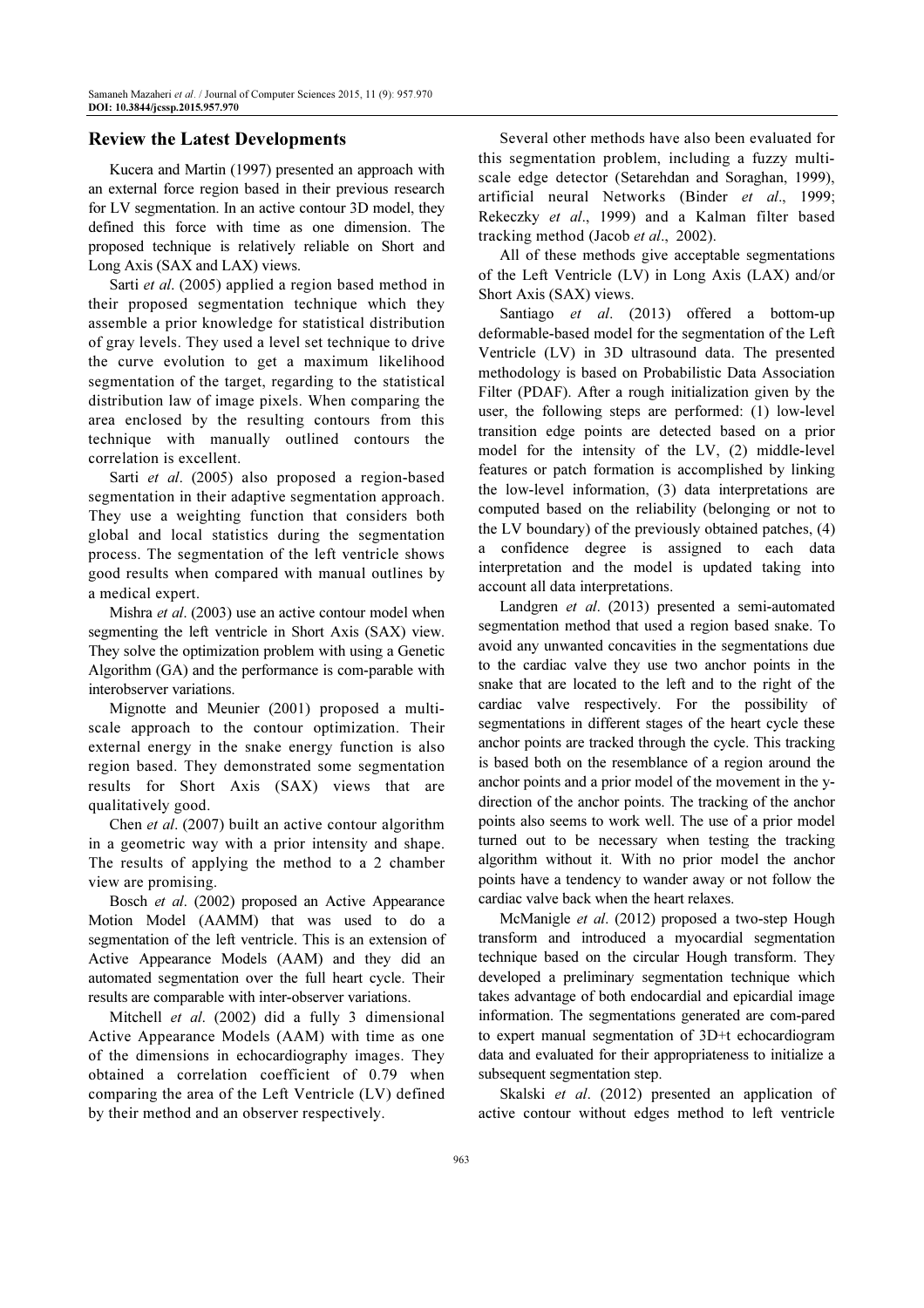segmentation in ultrasound echocardiographic images. The proposed procedure consists of three basic modules: ROI calculation by means of Hough transform, image denoising by means of SRAD filtration and, finally, image segmentation by means of active contour without edges method. The proposed scheme can be modified and in conjugation with deformable image registration methods, e.g., B-Spline Free Form Deformation or Spring Mass system can be used for calculation of deformations of hearts structures like heart walls.

Pearlman et al. (2012) presented an algorithm for segmenting left ventricular endocardial boundaries from RF ultrasound. Their method incorporates a computationally efficient linear predictor that exploits short-term spatio-temporal coherence in the RF data. Segmentation is achieved jointly using an independent identically distributed spatial model for RF intensity and a multi-frame conditional model that relates neighboring frames in the image sequence. Segmentation using the RF data overcomes challenges due to image inhomogeneities often amplified in Bmode segmentation and provides geometric constraints for RF phase-based speckle tracking. The incorporation of multiple frames in the conditional model significantly increases the robustness and accuracy of the algorithm.

Dietenbeck *et al.* (2012) they proposed a method to segment the whole myocardium (endocardial and epicardial con-tours) in 2D echographic images. This is achieved using a level set model constrained by a new shape formulation that allows modeling both contours. Also their framework allows segmenting the whole myocardium for the four main views used in clinical routine. They approximated the heart boundaries by two hyper-quadrics that are then used as a shape prior for the evolving contour. The method is validated on a dataset of clinical images and compared with expert segmentation.

Robust and fast 3D tracking of deformable objects, such as heart, is a challenging task because of the relatively low image contrast and speed requirement. Many existing 2D algorithms might not be directly applied on the 3D tracking problem. The 3D tracking performance is limited due to dramatically increased data size, landmarks ambiguity, signal drop-out or complex non-rigid deformation. Yang et al. (2011) presented a 3D tracking algorithm, Prediction based Collaborative Trackers (PCT) and tested in both 3D ultrasound and CT. Compared with tracking by detection and 3D optical flow, PCT provides the best results. They demonstrated that PCT increases the

tracking accuracy and especially speed dramatically. Their tracker is tested on three clinical datasets for three 3D heart tracking problems with two different imaging modalities: endocardium tracking of the left ventricle, dense tracking in the myocardial regions between the epicardium and endocardium of the left ventricle and whole heart four chambers tracking.

Recently, introduced variant of the level set method called level set without edges. This variant takes ad-vantage of the intensity value of area information instead of module of gradient which is typically used. Such approach guarantees stability and correctness of algorithm working on the border between object and back-ground with small absolute value of image gradient.

Skalski and Turcza (2011) proposed an algorithm for heart shape estimation (segmentation) in ECHO images using this level set method without edge. They proceeded the image segmentation with automatic Region Of Interest (ROI) calculation. The main idea of ROI calculations is to receive a triangle-like part of the acquired ECHO image, using linear Hough transform, thresholding and simple mathematics. The described algorithm involves the following three steps: Removing multiplicative noise from an image by nonlinear diffusion filtration, determination of diagnostically relevant area by Hough image transformation and finally image segmentation with active contour algorithm. Erroneous situations with pixels representing background are classified as an object by an algorithm were excluded by the proper restriction of the segmented area and controlling contour evolution process using information other than image gradient magnitude.

Juang et al. (2011) proposed a method to automatically segment the left ventricle and atrium without any user input in 3D ultrasound volumes. Their method can segment volumes with open and closed mitral valves. They utilized the radial symmetry transform to determine a central axis along which the 3D volume is warped into a cylindrical coordinate space. A graph is constructed for the volume in this space and a min-cut algorithm is applied to segment the left ventricle and atrium from the background. The segmented results are transformed back to the Cartesian coordinate space. This method can be extended to other types of segmentation techniques, such as level sets and watershed. The method is generic enough to be applied to other imaging modalities such as MRI or CT (Table 1).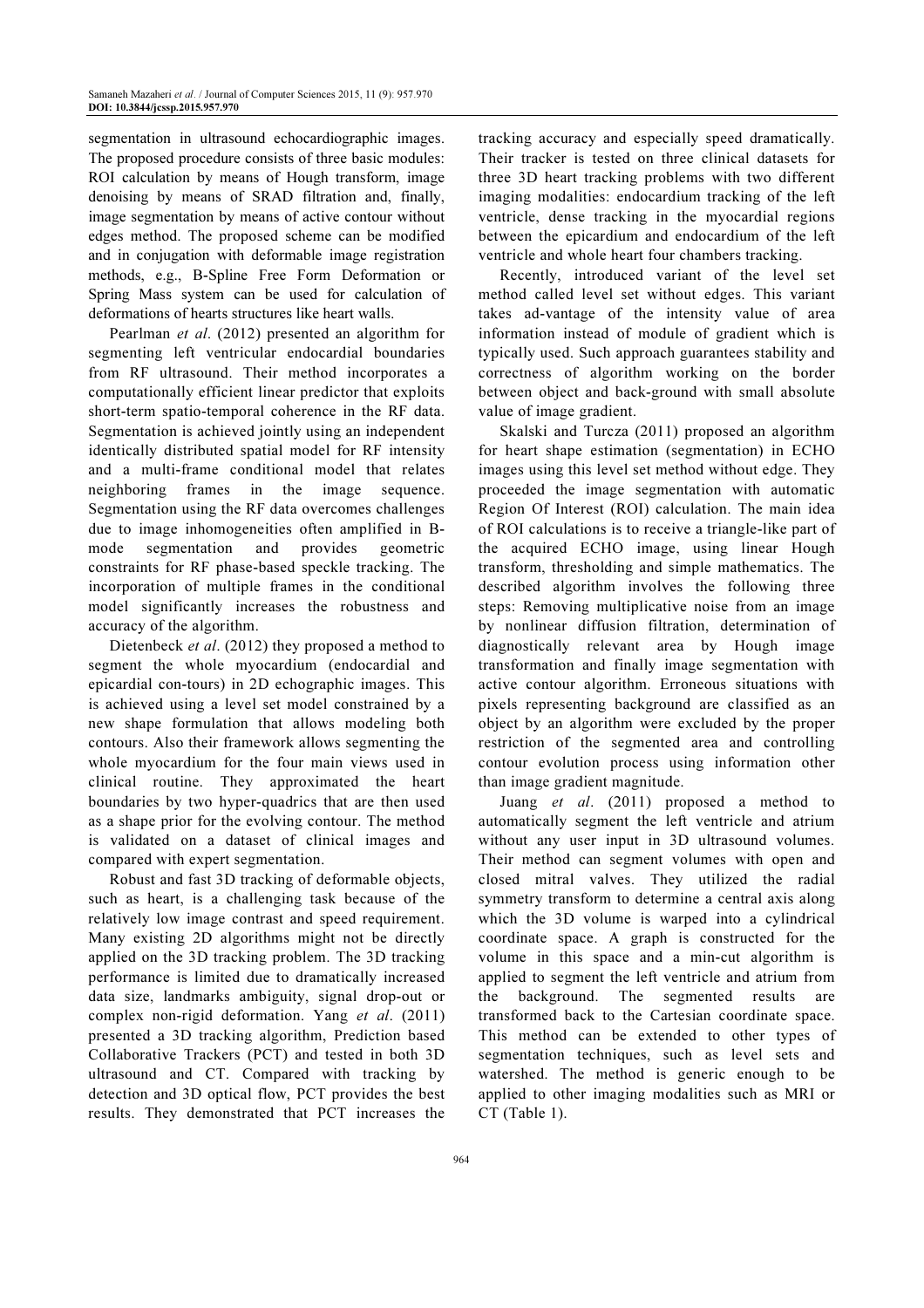#### Samaneh Mazaheri et al. / Journal of Computer Sciences 2015, 11 (9): 957.970 DOI: 10.3844/jcssp.2015.957.970

| Table 1. Validation of echocardiography image segmentation |         |                     |                                                                                               |                        |                              |                                  |                                |                                                               |                                 |
|------------------------------------------------------------|---------|---------------------|-----------------------------------------------------------------------------------------------|------------------------|------------------------------|----------------------------------|--------------------------------|---------------------------------------------------------------|---------------------------------|
|                                                            |         |                     |                                                                                               |                        |                              |                                  | Segmented                      | Performance                                                   |                                 |
| Ref                                                        |         | Year Modality       | Method                                                                                        | Dimension              | Automation                   | Evaluation                       | part                           | Measure                                                       | Value                           |
| Santiago<br>et al., 2013                                   | 2013 4C |                     | Contour method                                                                                | 3D                     | No                           | Quantitatively                   | LV                             | -The Hammoude<br>metric (dHMD)                                | $0.15 \pm 0.1$ mm               |
|                                                            |         |                     |                                                                                               |                        |                              |                                  |                                | -The average distance.<br>dAV                                 | $2.5 \pm 1.1$ mm                |
|                                                            |         |                     |                                                                                               |                        |                              |                                  |                                | -Hausdorff metric,<br>dHDF                                    | $6.9 \pm 2.6$ mm                |
|                                                            |         |                     |                                                                                               |                        |                              |                                  |                                | -Mean absolute<br>distance, dMAD                              | $3.6 \pm 0.9$ mm                |
| Landgren<br>et al., 2013                                   |         | 2013 SAX4C          | Region based                                                                                  | 3D                     | Semi-automated Qualitatively |                                  | LV                             | -The computation time for                                     | 40 s                            |
|                                                            |         |                     |                                                                                               |                        |                              |                                  |                                | performing segmentation in<br>each frame in one cardiac cycle |                                 |
| McManigle<br>et al., 2012                                  |         | 2012 SAX            | Modified<br>Hough<br>transform<br>method                                                      | $3D+t$                 | Yes                          | Quantitatively                   | LV                             | -Distance between manual and<br>Hough transform center points | $3.31 \pm 2.65$ mm              |
|                                                            |         |                     |                                                                                               |                        |                              |                                  |                                | -RMSD between manual and                                      | $2.57 \pm 1.78$ mm              |
|                                                            |         |                     |                                                                                               |                        |                              |                                  |                                | Hough transform endocardial                                   |                                 |
|                                                            |         |                     |                                                                                               |                        |                              |                                  |                                | radii over 8 angles<br>-RMSD between manual and               | $3.04 \pm 2.10$ mm              |
|                                                            |         |                     |                                                                                               |                        |                              |                                  |                                | Hough transform epicardial radii                              |                                 |
|                                                            |         |                     |                                                                                               |                        |                              |                                  |                                | over 8 angles                                                 |                                 |
| Skalski<br>et al., 2012                                    | 2012 4C |                     | <b>Active Contour</b><br>(snake) Model<br>-Hough transform                                    | 2D                     | Yes                          | Quantitatively                   | LV                             | -Dice's coefficient<br>-Borders calculation                   | $0.70 \pm 0.17$<br>1.64         |
|                                                            |         |                     |                                                                                               |                        |                              |                                  |                                | -SRAD filtering                                               | 0.2                             |
|                                                            |         |                     |                                                                                               |                        |                              |                                  |                                | -Initial contour calculation                                  | 0.008                           |
|                                                            |         |                     |                                                                                               |                        |                              |                                  |                                | -Contour evolution                                            | 0.48                            |
| Pearlman<br>et al., 2012<br>Dietenbeck<br>et al., 2012     | 2012 RF | ultrasound<br>4C 2C | Spatio-temporal<br>predictor<br>2012 SAX LAX Geometrically<br>constrained<br>level-set method | 3D <sub>RF</sub><br>2D | Yes<br>Yes                   | Quantitatively<br>Quantitatively | LV<br>boundaries<br>Myocardium | -Dice coefficient                                             | $0.8 - 0.93$ mm                 |
|                                                            |         |                     |                                                                                               |                        |                              |                                  |                                | -Mean absolute distance                                       | $1.5 - 2.7$ mm                  |
|                                                            |         |                     |                                                                                               |                        |                              |                                  |                                | -Hausdorff distance                                           | $4.8 - 9.1$ mm                  |
|                                                            |         |                     |                                                                                               |                        |                              |                                  |                                | -Hausdorff Distance (HD)                                      | 1.23-2.96 mm<br>$0.5 - 1.07$ mm |
|                                                            |         |                     |                                                                                               |                        |                              |                                  |                                | -Mean Absolute Distance<br>(MAD)                              |                                 |
|                                                            |         |                     |                                                                                               |                        |                              |                                  |                                | -Dice's coefficient                                           | $0.96 - 0.01$ mm                |
| Yang                                                       |         | 2011 SAX            | Prediction based                                                                              | 3D                     | Yes                          | Quantitatively                   | LV tracking                    | -3D optical flow                                              | $0.94 - 10.38$                  |
| et al., 2011                                               |         | 4C 3C 2C            | Collaborative<br>Trackers (PCT)                                                               |                        |                              |                                  |                                | -Tracking by detection                                        | $0.59 - 9.89$                   |
|                                                            |         |                     |                                                                                               |                        |                              |                                  |                                | $-PCT$                                                        | $0.38 - 9.80$                   |
| Skalski and<br>Turcza, 2011                                | 2011 4C |                     | Level set<br>Method-active<br>contour algorithm                                               | 3D                     | Yes                          | Quantitatively                   | Heart                          | -True Positive Fraction<br>(TPF)                              | 0.91                            |
|                                                            |         |                     |                                                                                               |                        |                              |                                  |                                | -False Negative Fraction<br>(FNF)                             | 0.10                            |
|                                                            |         |                     |                                                                                               |                        |                              |                                  |                                | -False Fraction<br>(FF)                                       | 0.82                            |
| Juang<br>et al., 2011                                      | 2011 2C |                     | Graph cuts and<br>the radial<br>symmetry<br>transform                                         | 3D                     | Yes                          | Quantitatively                   | LV cavity<br>and atrium        | Mean Error $\pm$ StdDev                                       | $2.37 \pm 3.59$ mm              |
|                                                            |         |                     |                                                                                               |                        |                              |                                  |                                | on data A1                                                    |                                 |
|                                                            |         |                     |                                                                                               |                        |                              |                                  |                                | Mean $Error \pm StdDev$<br>on data A2                         | $2.79 \pm 3.36$ mm              |
|                                                            |         |                     |                                                                                               |                        |                              |                                  |                                | Mean $Error \pm StdDev$                                       | $2.28 \pm 3.49$ mm              |
|                                                            |         |                     |                                                                                               |                        |                              |                                  |                                | on data B1                                                    |                                 |
|                                                            |         |                     |                                                                                               |                        |                              |                                  |                                | Mean $Error \pm StdDev$<br>on data B2                         | $2.10 \pm 2.37$ mm              |

Table Explanations

Tables I summarize the evaluation which has been done on well-known techniques which explained in last Sections related to 6 common views echocardiography image for segmentation. Key to table:

Modality:  $SAX = Short Axis, LAX = Long Axis, XC = apical X Chamber (X = 2, 3, 4)$ 

• Performance Metric: as mentioned, since researches are different in their measurements and naming, it is so difficult to set them through the studies

• Automation: (yes) full, (no) interactive guidance/correction

#### Conclusion

Usually, for examining medical image segmentation techniques in a quantitative way, we can use animal mod-el studies, phantom studies, simulation and manual delineation; one modality as a "reference" or "gold standard", or some relation between clinical result. Mostly, clinical info is utilized in evaluation. However, there is some literature on echocardiography segmentation techniques shows that some phantom and simulation studies also have been done. This somehow indicates problems in defining real phantoms and simulations. The most popular metric of performance evaluation is manual delineation on clinical data; although regarding to clinical area, there can be huge inter-expert and intraexpert variability; it is due to the fact that manual segmentation is not a routine task that they normally do. Therefore, delineation can be difficult to do. So, when manual delineation is applied as the gold standard, we should to take care in explaining results. Because there is no standardization of performance metrics, it is hard to compare techniques directly. That's why, in some researches, they use multiple experts to define the reference. We have made comparison between methods which proposed by research groups, since there is no standard database to compare results. Lacking of a standard dataset is confusing, since quality of echocardiography images varies a lot, in compare with other clinical imaging such as CT or MRI.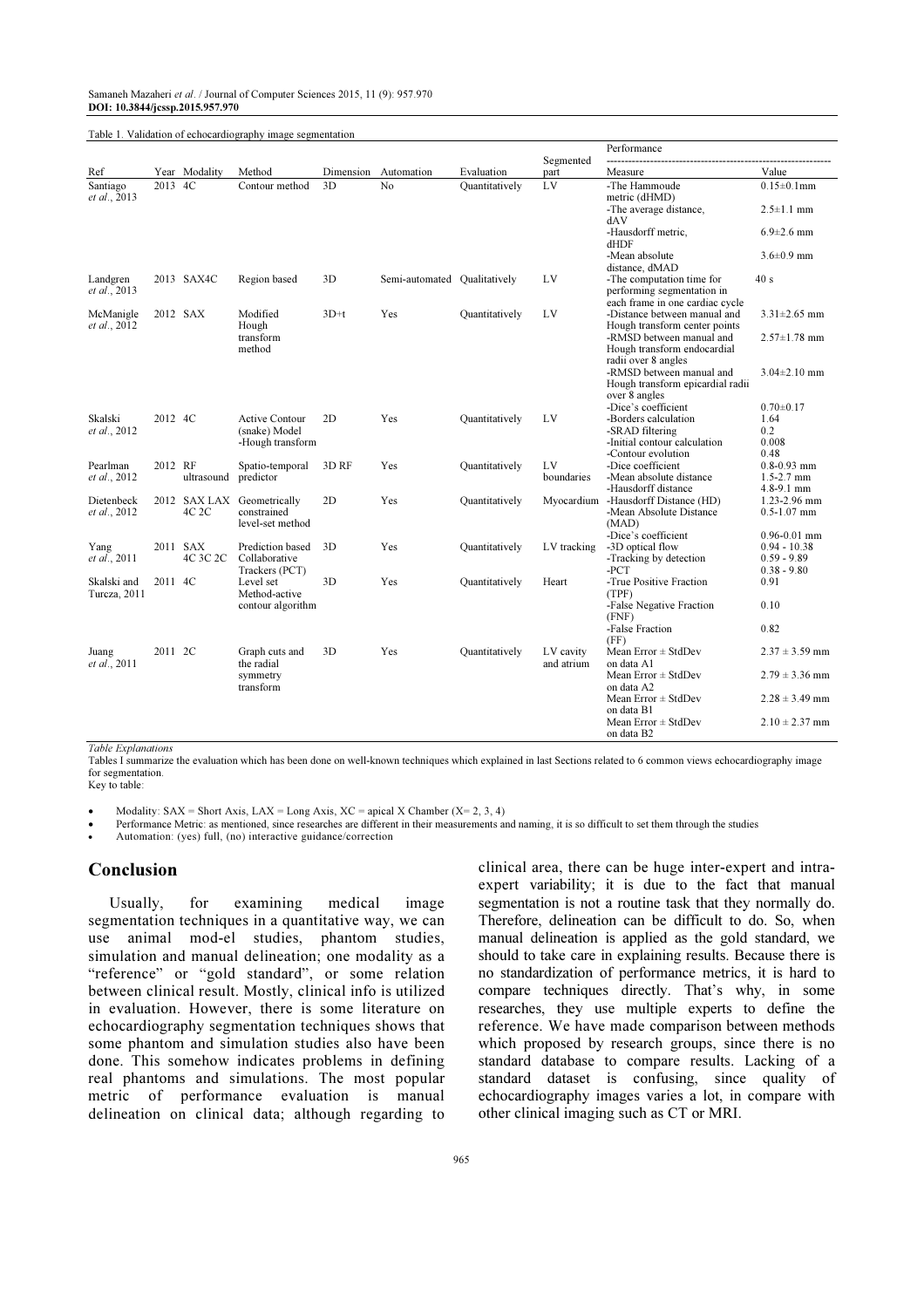# Funding Information

This research was supported by Ministry of Science, Technology and Innovation, Malaysia, under Science Fund number UPM0007353.

## Authors' Contributions

All authors have made substantial contributions to conception and design, data acquisition, analysis and interpretation of the data. All authors read and approved the final manuscript.

# **Ethics**

The authors declare that there are no conflicts of interest.

## References

- Anderson, B., 2007. Echocardiography: The Normal Examination and Echocardiographic Measurements. 2nd Edn., MGA Graphics, Australia, ISBN-10: 0646468634, pp: 337.
- Angelini, E.D., A.F. Laine, S. Takuma, J.W. Holmes and S. Homma, 2001. LV volume quantification via spatiotemporal analysis of real-time 3-D echocardiography. IEEE Trans. Med. Imag., 20: 457-469. DOI: 10.1109/42.929612
- Bernard, O., B. Touil, A. Gelas, R. Prost and D. Friboulet, 2007. A rbf-based multiphase level set method for segmentation in echocardiography using the statistics of the radiofrequency signal. Proceedings of the IEEE International Conference on Image Processing, Sept. 16-Oct. 19, IEEE Xplore Press, San Antonio, pp: 157-160. DOI: 10.1109/ICIP.2007.4379270
- Bernard, O., D. Friboulet, P. Thevenaz and M. Unser, 2009. Variational b-spline level-set: A linear filtering approach for fast deformable model evolution. IEEE Trans. Imag. Processing, 18: 1179-1991. DOI: 10.1109/TIP.2009.2017343
- Binder, T., M. Sussner, D. Moertl, H. Strohmer and T. Baumgartner et al., 1999. Artificial neural networks and spatial temporal contour linking for automated endocardial contour detection on echocardiograms: A novel approach to determine left ventricular contractile function. Ultrasound Med. Biol., 25: 1069-1076. DOI: 10.1016/S0301-5629(99)00059-9
- Blake, A. and M. Isard, 1998. Active Contours. 1st Edn., Springer-Verlag London, New York, ISBN-10: 978- 1-4471-1555-7, pp: 352.3
- Bosch, J.G., S.C. Mitchell, B.P.F. Lelieveldt, F. Nijland and O. Kamp et al., 2002. Automatic segmentation of echocardiographic sequences by active appearance motion models. IEEE Trans. Med. Imag., 21: 1374-1383. DOI: 10.1109/TMI.2002.806427
- Boukerroui, D., A. Baskurt, J.A. Noble and O. Basset, 2003. Segmentation of ultrasound imagesmultiresolution 2D and 3D algorithm based on global and local statistics. Pattern Recognit. Lett. 24: 779-790. DOI: 10.1016/S0167-8655(02)00181-2
- Boukerroui, D., J.A. Noble and M. Brady, 2003. Velocity estimation in ultrasound images: A block matching approach. Proceedigs of the 18th International Conference on Information Processing in Medical Imaging, Jul. 20-25, Springer Berlin Heidelberg, UK, pp: 586-598. DOI: 10.1007/978-3-540-45087-0\_49
- Boukerroui, D., J.A. Noble, M.C. Robini and M. Brady, 2001. Enhancement of contrast regions in suboptimal ultrasound images with application to echocardiography. Ultrasound Med. Biol., 27: 1583-1594. DOI: 10.1016/S0301-5629(01)00478-1
- Bridal, S.L., J.M. Correas, A. Saied and P. Laugier, 2003. Milestones on the road to higher resolution, quantitative and functional ultrasonic Imag. Proc. IEEE, 91: 1543-1561. DOI: 10.1109/JPROC.2003.817879
- Carneiro, G. and J.C. Nascimento, 2010. Multiple dynamic models for tracking the left ventricle of the heart from ultrasound data using particle filters and deep learning architectures. Proceedings of the IEEE Conference on Computer Vision and Pattern Recognition, Jun. 13-18, IEEE Xplore Press, San Francisco, pp: 2815-2822. DOI: 10.1109/CVPR.2010.5540013
- Carneiro, G., B. Georgescu, S. Good and D. Comaniciu, 2008. Detection and measurement of fetal anatomies from ultrasound images using a constrained probabilistic boosting tree. IEEE Trans. Med. Imag., 27: 1342-1355. DOI: 10.1109/TMI.2008.928917
- Chalana,V., D.T. Linker, D.R. Haynor and Y. Kim, 1996. A multiple active contour model for cardiac boundary detection on echocardiographic sequences. IEEE Trans. Med. Imag., 15: 290-298. DOI: 10.1109/42.500138
- Chan, K.l. and J.P. Veinot, 2011. Anatomic Basis of Echocardiographic Diagnosis. 1st Edn., Springer Science and Business Media, London, ISBN-10: 1849963878, pp: 491.
- Chen, T., J. Babb, P. Kellman, L. Axel and D. Kim, 2008. Semiautomated segmentation of myocardial contours for fast strain analysis in cine displacement-encoded MRI. IEEE Trans. Med. Imag., 27: 1084-1094. DOI: 10.1109/TMI.2008.918327
- Chen, Y., F. Huang, H. Tagare and M. Rao, 2007. A coupled minimization problem for medical image segmentation with priors. Int. J. Comput. Vis., 71: 259-272. DOI: 10.1007/s11263-006-8524-2
- Cootes, T.F., A. Hill, C.J. Taylor and J. Haslam, 1994. Use of active shape models for locating structures in medical images. Image Vision Comput., 12: 355-366. DOI: 10.1016/0262-8856(94)90060-4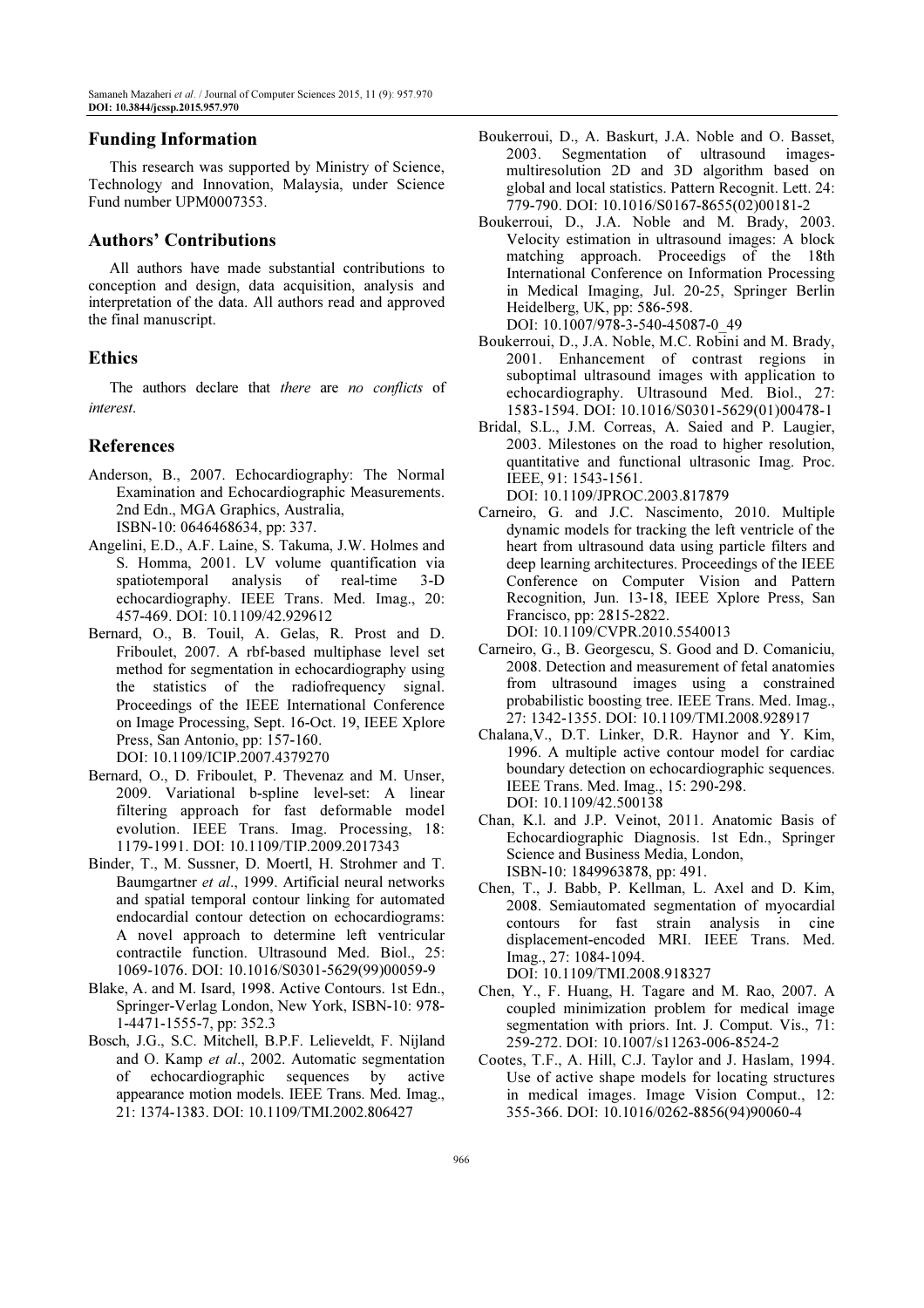- Cootes, T.F., C. Beeston, G.J. Edwards and C.J. Taylor, 1999. A unified framework for atlas matching using active appearance models. Proceedings of the Information Processing in Medical Imaging, Jun. 28-Jul. 2, Springer Berlin Heidelberg, Hungary, pp: 322-333. DOI: 10.1007/3-540-48714-X\_24
- Cootes, T.F., C.J. Taylor, D.H. Cooper and J. Graham, 1995. Active shape models-their training and application. Comput. Vision Image Understand., 61: 38-59. DOI: 10.1006/cviu.1995.1004
- Coppini, G., R. Poli and G. Valli, 1995. Recovery of the 3-D shape of the left ventricle from echocardiographic images. IEEE Trans. Med. Imag., 14: 301-317. 10.1109/42.387712
- Corsaro, S., K. Mikula, A. Sarti and F. Sgallari, 2004. Semi-implicit covolume method in 3D image segmentation. Tech. Rep., Dept. Math., Slovak Univ. Technol., Bratislava, Slovak Republic.
- Corsi, C., G. Saracino, A. Sarti and C. Lamberti, 2002. Left ventricular volume estimation for real-time three-dimensional echocardiography. IEEE Trans. Med. Imag., 21: 1202-1208. DOI: 10.1109/TMI.2002.804418
- Cremers, D., S.J. Osher and S. Soatto, 2006. Kernel density estimation and intrinsic alignment for shape priors in level set segmentation. Int. J. Comput. Vision, 69: DOI: 10.1007/s11263-006-7533-5
- Debreuve, E., M. Barlaud, G. Aubert, I. Laurette and J. Darcourt, 2001. Space-time segmentation using level set active contours applied to myocardial gated SPECT. IEEE Trans. Med. Imag., 20: 643-659. DOI: 10.1109/42.932748
- Dias, J.M.B. and J.M.N. Leitão, 1996. Wall position and thickness estimation from sequences of echocardiographic images. IEEE Trans. Med. Imag., 15: 25-38. DOI: 10.1109/42.481438
- Dietenbeck, T., M. Alessandrini, D. Barbosa, J. D'hooge and D. Friboulet et al., 2012. Detection of the whole myocardium in 2D-echocardiography for multiple orientations using a geometrically constrained levelset. Med. Image Anal., 16: 386-401. DOI: 10.1016/j.media.2011.10.003
- Duan, Q., E.D. Angelini and A.F. Laine, 2010. Real time segmentation by active geometric functions. Comput. Meth. Prog. Biomed., 98: 223-230. DOI: 10.1016/j.cmpb.2009.09.001
- Feng, J., W.C. Lin and C.T. Chen, 1991. Epicardial boundary detection using fuzzy reasoning. IEEE Trans. Med. Imag., 10: 187-199. DOI: 10.1109/42.79477
- Figueiredo, M.A., J.M.N. Leitão and A.K. Jain, 2000. Unsupervised contour representation and estimation using B-splines and a minimum description length criterion. IEEE Trans. Med. Imag., 9: 1075-1087. DOI: 10.1109/83.846249
- Frangi, A.F., W.J. Niessen and M.A. Viergever, 2001. Three-dimensional modeling for functional analysis of cardiac images: A review. IEEE Trans. Med. Imag., 20: 2-25. PMID: 11293688
- Freund, Y. and R.E. Schapire, 1997. A decision-theoretic generalization of on-line learning and an application to boosting. J. Comput. Syst. Sci., 55: 119-139. DOI: 10.1006/jcss.1997.1504
- Friedland, N. and D. Adam, 1989. Automatic ventricular cavity boundary detection from sequential ultrasound images using simulated annealing. IEEE Trans. Med. Imag., 8: 344-353. DOI: 10.1109/42.41487

Georgescu, B., X.S. Zhou, D. Comaniciu and A. Gupta, 2005. Database-guided segmentation of anatomical structures with complex appearance. Proceedings of the IEEE Computer Society Conference on Computer Vision and Pattern Recognition, Jun. 20- 25, IEEE Xplore Press, pp: 429-436. DOI: 10.1109/CVPR.2005.119

- Guichard, F., 1994. Axiomatisation des analyses multiéchelles d'images et de films. Ph.D. Thises, Univ. Paris IX Dauphine, Paris, France.
- Guichard, F., 1998. A morphological, affine and galilean invariant scale-space for movies. IEEE Trans. Imag. Process., 7: 444-456. DOI: 10.1109/83.661194
- Hammoude, A., 1998. Endocardial border identification in two-dimensional echocardiographic images: Review of methods. Comput. Med. Imag. Graph., 22: 181-193. DOI: 10.1016/S0895-6111(98)00024-X
- Hang, X., N.L. Greenberg and J.D. Thomas, 2004. Left ventricle quantification in 3D echocardiography using a geometric deformable model. Proceedings of the Computers in Cardiology, Sept. 19-22, IEEE Xplore Press, Chicago, pp: 649-652. DOI: 10.1109/CIC.2004.1443022
- Hozumi, T., K. Yoshida, H. Yoshioka, T. Yagi and T. Akasaka et al., 1997. Echocardiographic estimation of left ventricular cavity area with a newly developed automated contour tracking method. J. Amer. Society Echocardiogr., 10:. 822-829. DOI: 10.1016/S0894-7317(97)70042-7
- Jacob, G., J.A. Noble, A.D. Kelion and A.P. Banning, 2001. Quantitative regional analysis of myocardial wall motion. Ultrasound Med. Biol., 27: 773-784. DOI: 10.1016/S0301-5629(01)00350-7
- Jacob, G., J.A. Noble, C. Behrenbruch, A.D. Kelion and A.P. Banning, 2002. A shape-space-based approach to tracking myocardial borders and quantifying regional left-ventricular function applied in echocardiography. IEEE Trans. Med. Imag., 21: 226-238. DOI: 10.1109/42.996341
- Jacob, G., J.A. Noble, M. Mulet-Parada and A. Blake, 1999. Evaluating a robust contour tracker on echocardiographic sequences. Med. Image Anal., 3: 63-75. DOI: 10.1016/S1361-8415(99)80017-6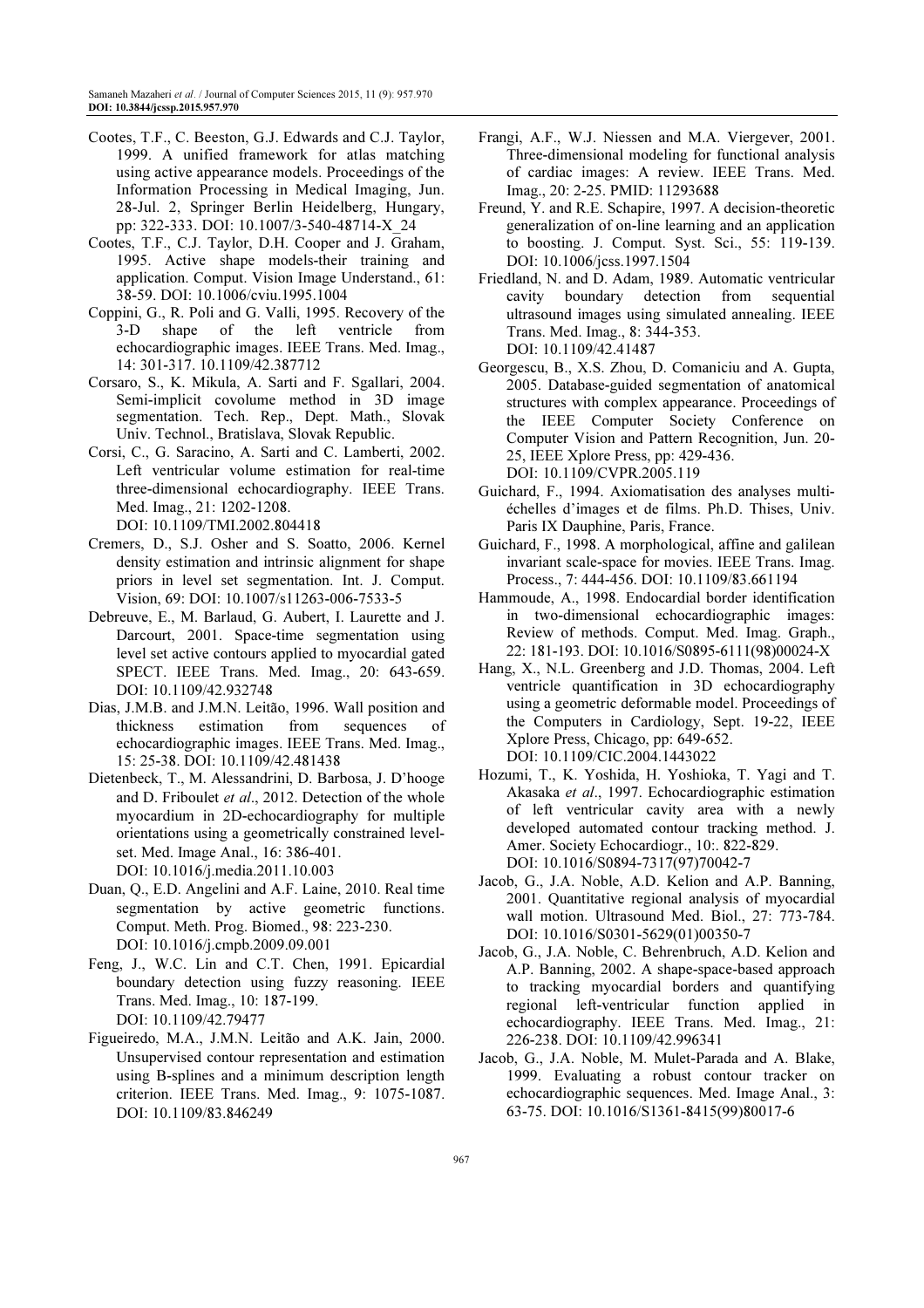- Juang, R., E.R. McVeigh, B. Hoffmann, D. Yuh and P. Burlina, 2011. Automatic segmentation of the leftventricular cavity and atrium in 3D ultrasound using graph cuts and the radial symmetry transform. Proceedings of the IEEE International Symposium on Biomedical Imaging: From Nano to Macro, Mar. 30-Apr. 2, IEEE Xplore Press, Chicago, pp: 606- 609. DOI: 10.1109/ISBI.2011.5872480
- Kass, M., A. Witkin and D. Terzopoulos, 1987. Snakes: Active contour models. Int. J. Comput. Vision, 4: 321-331. DOI: 10.1007/BF00133570
- Kerut, E.K., M.B. Given, E. McIlwain, G. Allen and C. Espinoza et al., 2000. Echocardiographic texture analysis using the wavelet transform: Differentiation of early heart muscle disease. Ultrasound Med. Biol., 26: 1445-1453.

DOI: 10.1016/S0301-5629(00)00289-1

- Kucera, D. and R.W. Martin, 1997. Segmentation of sequences of echocardiographic images using a simplified 3D active contour model with regionbased external forces. Comput. Med. Imag. Graph., 21: 1-21. DOI: 10.1016/S0895-6111(96)00027-4
- Landgren, M., N.C. Overgaard and A. Heyden, 2013. Segmentation of the left heart ventricle in ultrasound images using a region based snake. In: Medical Imaging 2013: Image Processing, Ourselin, S., D.R. Haynor (Eds.), SPIE, USA,

ISBN-10: 9780819494436, pp: 1-9.

- Lin, N., W. Yu and J.S. Duncan, 2002. Combinative multi-scale level set framework for echocardiographic image segmentation, Proceedings of the 5th International Conference Medical Image Computing and Computer-Assisted Intervention, Sept. 25-28, Springer Berlin Heidelberg, Tokyo, pp: 682-689. DOI: 10.1007/3-540-45786-0\_84
- Lin, N., W. Yu and J.S. Duncan, 2003. Combinative multi-scale level set framework for echocardiographic image segmentation. Med. Imag. Anal. 7: 529-537. DOI: 10.1016/S1361-8415(03)00035-5
- Lohr, J.L. and S. Sivanandam, 2009. Introduction to Echocardiography. In: Handbook of Cardiac Anatomy, Physiology and Devices, Iaizzo, P.A. (Ed.), Springer Science and Business Media, New York, ISBN-10: 1603273719, pp: 319-330.
- Lynch, M., O. Ghita and P.F. Whelan, 2008. Segmentation of the left ventricle of the heart in 3- D+t MRI data using an optimized nonrigid temporal model. IEEE Trans. Med. Imag., 27: 195-203. DOI: 10.1109/TMI.2007.904681
- Malassiotis, S. and M.G. Strintzis, 1999. Tracking the left ventricle in echocardiographic images by learning heart dynamics. IEEE Trans. Med. Imag., 18: 282-290. DOI: 10.1109/42.764905
- Malladi, R., J.A. Sethian and B.C. Vemuri, 1995. Shape modeling with front propagation: A level set approach. IEEE Trans. Pattern Anal. Mach. Intell., 17: 158-175. DOI: 10.1109/34.368173
- Mazaheri, S., P.S. Sulaiman, R. Wirza, M.Z. Dimon and F. Khalid et al., 2015. Hybrid pixel-based method for cardiac ultrasound fusion based on integration of PCA and DWT. Computational Mathematical Methods Medicine, 2015: 1-16. DOI: 10.1155/2015/486532.
- Mazaheri, S., P.S.B. Sulaiman, R. Wirza, F. Khalid and M.Z. Dimon et al., 2013. Echocardiography image segmentation: A survey. Proceeding of the 2nd International Conference on Advanced Computer Science Applications and Technologies, Dec. 23-24, IEEE Xplore, Kuching, pp: 327-332. DOI: 10.1109/ACSAT.2013
- Mazaheri, S., P.S.B. Sulaiman, R. Wirza, M.Z. Dimon and and F. Khalid et al., 2014. A Review of ultrasound and computed tomography registration approaches, Proceedings of the International Conference on Computer Assisted System in Health, Dec. 19-21, IEEE Xplore, Kuala Lumpur, pp: 6-11. DOI: 10.1109/CASH.2014.17
- McManigle, J.E., R.V. Stebbing and J.A. Noble, 2012. Modified hough transform for left ventricle myocardium segmentation in 3-D Echocardiogram images. Proceedings of the 9th IEEE International Symposium on Biomedical Imaging, May 2-5, IEEE Xplore Press, Barcelona, pp: 290-293. DOI: 10.1109/ISBI.2012.6235541
- Mignotte, M. and J. Meunier, 2001. A multiscale optimization approach for the dynamic contourbased boundary detection issue. Comput. Med. Imag. Graph., 25: 265-275.
	- DOI: 10.1016/S0895-6111(00)00075-6
- Mignotte, M., J. Meunier and J.C. Tardif, 2001. Endocardial boundary E timation and tracking in echocardiographic images using deformable template and markov random fields. Pattern Anal. Appli., 4: 256-271. DOI: 10.1007/PL00010988
- Mikic, I., S. Krucinski and J.D. Thomas, 1998. Segmentation and tracking in echocardiographic sequences: Active contours guided by optical flow estimates. IEEE Trans. Med. Imag., 17: 274-284. DOI: 10.1109/42.700739
- Mikula, K., A. Sarti and F. Sgallari, 2004. Handbook of Medical Image Analysis: Segmentation and Registration Models, Suri, J. (Ed.), Marcel Dekker Inc., New York.
- Mikula, K., T. Preußer, M. Rumpf and F. Sgallari, 2000. On anisotropic geometric diffusion in 3D image processing and image sequence analysis. In: Trends in Nonlinear Analysis, Kirkilionis, M., S. Krömker, R. Rannacher and F. Tomi (Eds.), Springer Berlin Heidelberg, ISBN-10: 978-3-662-05281-5, pp: 307-321.
- Mikula, K., T. Preußer and M. Rumpf, 2004. Morphological image sequence processing. Comput. Vis. Sci., 6: 197-209. DOI: 10.1007/s00791-004-0129-0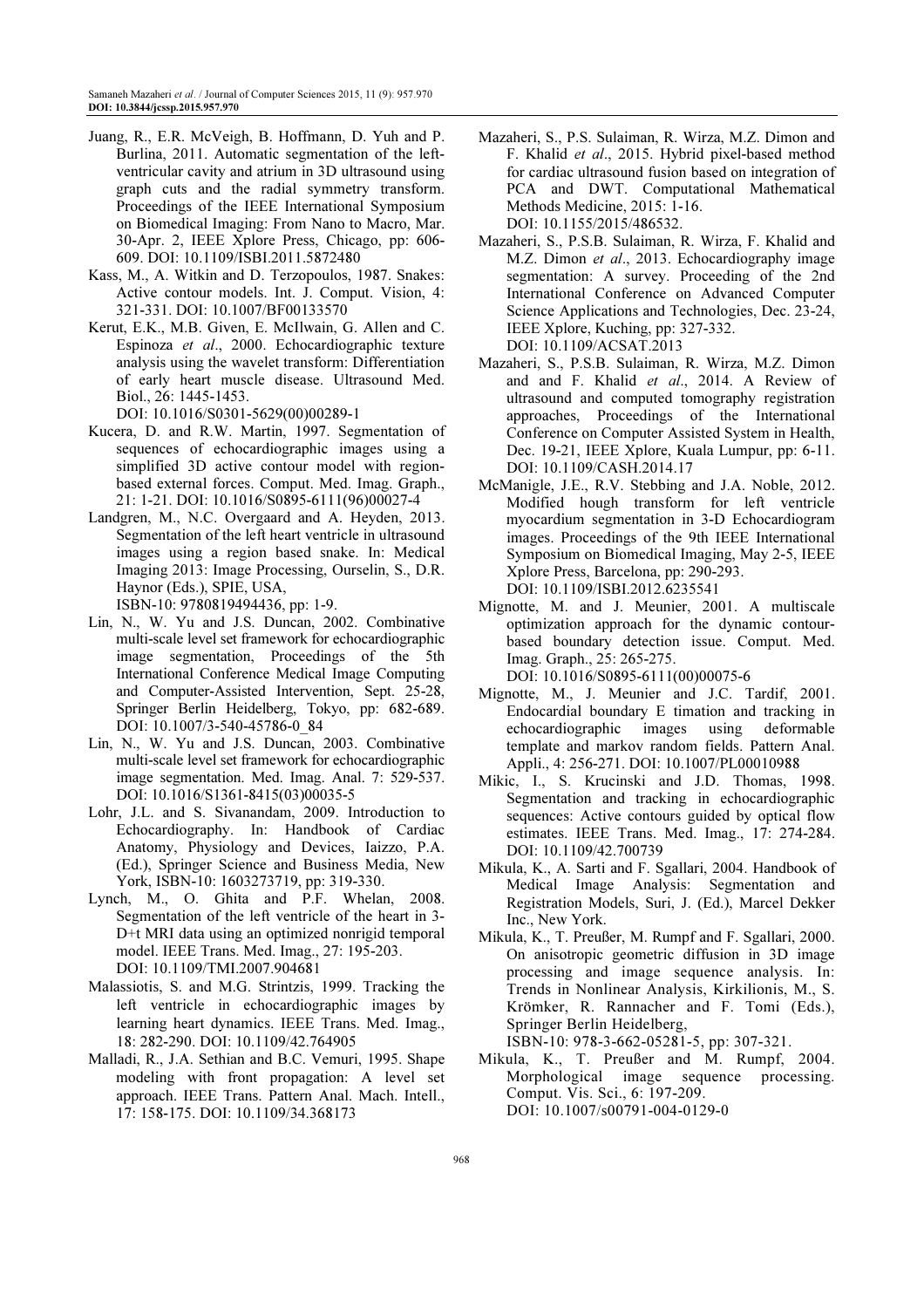Mishra, A., P.K. Dutta and M.K. Ghosh, 2003. A GA based approach for boundary detection of left ventricle with echocardiographic image sequences. Image Vis. Comput., 21: 967-976.

DOI: 10.1016/S0262-8856(03)00121-5

- Mitchell, S.C., B.P.F. Lelieveldt, R.J. van der Geest, H.G. Bosch and J.H.C. Reiver et al., 2001. Multistage hybrid active appearance model matching: Segmentation of left and right ventricles in cardiac MR images. IEEE Trans. Med. Imag., 20: 415-423. DOI: 10.1109/42.925294
- Mitchell, S.C., J.G. Bosch, B.P.F. Lelieveldt, R.J. van der Geest and J.H.C. Reiber et al., 2002. 3-D active appearance models: Segmentation of cardiac MR and ultrasound images. IEEE Trans. Med. Imag., 21: 1167-1178. DOI: 10.1109/TMI.2002.804425
- Moosavi Tayebi, R., P.S.B. Sulaiman, R. Wirza, M.Z. Dimon and S. Kadiman et al., 2014. A fast and accurate method for automatic coronary arterial tree extraction in angiograms. J. Comp. Sci., 10: 2060-2076. DOI: 10.3844/jcssp.2014.2060.2076
- Moosavi Tayebi, R., R. Wirza, P. Suhaiza Binti Sulaiman, M. Zamrin Dimon and F. Khalid et al., 2015. Using wavelet for X-ray angiography enhancement. Agricultural Ecological and Medical Sciences.
- Moosavi Tayebi, R., R. Wirza, P.S.B. Sulaiman, M.Z. Dimon and F. Khalid et al., 2015. 3D multimodal cardiac data reconstruction using angiography and computerized tomographic angiography registration. J. Cardiothoracic Surgery, 10: 1-25.

DOI: 10.1186/s13019-015-0249-2

- Moosavi Tayebi, R., R. Wirza, P.S.B. Sulaiman, M.Z. Dimon and F. Khalid et al., 2014. Cardiac components categorization and coronary artery enhancement in CT angiography, Proceedings of the International Conference on Computer Assisted System in Health, Dec. 19-21, IEEE Xplore, Kuala Lumpur, pp: 18-21. DOI: 10.1109/CASH.2014.19
- Moosavi Tayebi, R., P.S.B. Sulaiman, R. Wirza, M.Z. Dimon and S. Kadiman et al., 2013. Coronary artery segmentation in angiograms with pattern recognition techniques-A survey. Proceedings of the International Conference on Advanced Computer Science Applications and Technologies, Dec. 23-24, IEEE Xplore, Kuching, pp: 321-326. DOI: 10.1109/ACSAT.2013.70
- Montagnat, J., M. Sermesant, H. Delingette, G. Malandain and N. Ayache, 2003. Anisotropic filtering for model-based segmentation of 4D cylindrical echocardiographic images. Pattern Recognit. Lett., 24: 815-828

DOI: 10.1016/S0167-8655(02)00184-8

Mulet-Parada, M. and J.A. Noble, 2000. 2D+T acoustic boundary detection in echocardiography. Med. Image Anal. 4: 21-30. DOI: 10.1016/S1361-8415(00)00006-2

- Mulet-Parada, M., 2000. Intensity independent feature extraction and tracking in echocardiographic sequences. Ph.D. Thesis, Dept. Eng. Sci., Univ. Oxford, Oxford, U.K.
- Nascimento, J.C. and J.S. Marques, 2008. Robust shape tracking with multiple models in ultrasound images. IEEE Trans. Imag. Processing, 17: 392-406. DOI: 10.1109/TIP.2007.915552
- Nillesen, M.M., R.G.P. Lopata, I.H. Gerrits, L. Kapusta and H.J. Huisman et al., 2006. P3A-5 3D segmentation of the heart muscle in real-time 3D echocardiographic sequences using image statistics. Proceedings of the IEEE Ultrasonics Symposium, Oct. 2-6, IEEE Xplore Press, Vancouver, pp: 1987-1990. DOI: 10.1109/ULTSYM.2006.508
- Noble, J.A. and D. Boukerroui, 2006. Ultrasound image segmentation: A survey. IEEE Trans Med. Imag., 25: 987-1010. DOI: 10.1109/TMI.2006.877092
- Orderud, F., J. Hansgard and S.I. Rabben, 2007. Realtime tracking of the left ventricle in 3D echocardiography using a state estimation approach. Proceedings of the 10th International Conference on Medical Image Computing and Computer-Assisted Intervention, Oct. 29-Nov. 2, Springer Berlin Heidelberg, Australia, pp: 858-865. DOI: 10.1007/978-3-540-75757-3\_104
- Paragios, N. and R. Deriche, 2002. Geodesic active regions and level set methods for supervised texture segmentation. Int. J. Comput. Vision, 46: 223-247. DOI: 10.1023/A:1014080923068
- Paragios, N., 2003. A level set approach for shape-driven segmentation and tracking of the left ventricle. IEEE Trans. Med. Imag., 22: 773-776. DOI: 10.1109/TMI.2003.814785
- Parker, A.D., A. Hill, C.J. Taylor, T.F. Cootes and X.Y. Jin et al., 1994. Application of point distribution models to the automated analysis of echocardiograms. Proceedings of the Computers in Cardiology, Sep. 25-28, IEEE Xplore Press, Bethesda, pp: 25-28. DOI: 10.1109/CIC.1994.470258
- Pearlman, P.C., H.D. Tagare, B.A. Lin, A.J. Sinusas and J.S. Duncan, 2012. Segmentation of 3D radio frequency echocardiography using a spatio-temporal predictor. Med. Image Anal., 16: 351-360. DOI: 10.1016/j.media.2011.09.002
- Preußer, T. and M. Rumpf, 2002. A level set method for anisotropic geometric diffusion in 3D image processing. SIAM J. Appl. Math., 62: 1772-1793. DOI: 10.1137/S0036139901384662
- Rekeczky, C., A. Tahy, Z. Vegh and T. Roska, 1999. CNN-based spatio-temporal nonlinear filtering and endocardial boundary detection in echocardiography. Int. J. Circuit Theory Appli., 27:171-207.
- Sanchez-Ortiz, G.I., G.J.T. Wright, J. Declerck, A. Banning and J. Noble, 2002. Automated 3-D echocardiography analysis compared with manual delineations and SPECT MUGA. IEEE Trans. Med. Imag., 21: 1069-1076. DOI: 10.1109/TMI.2002.804434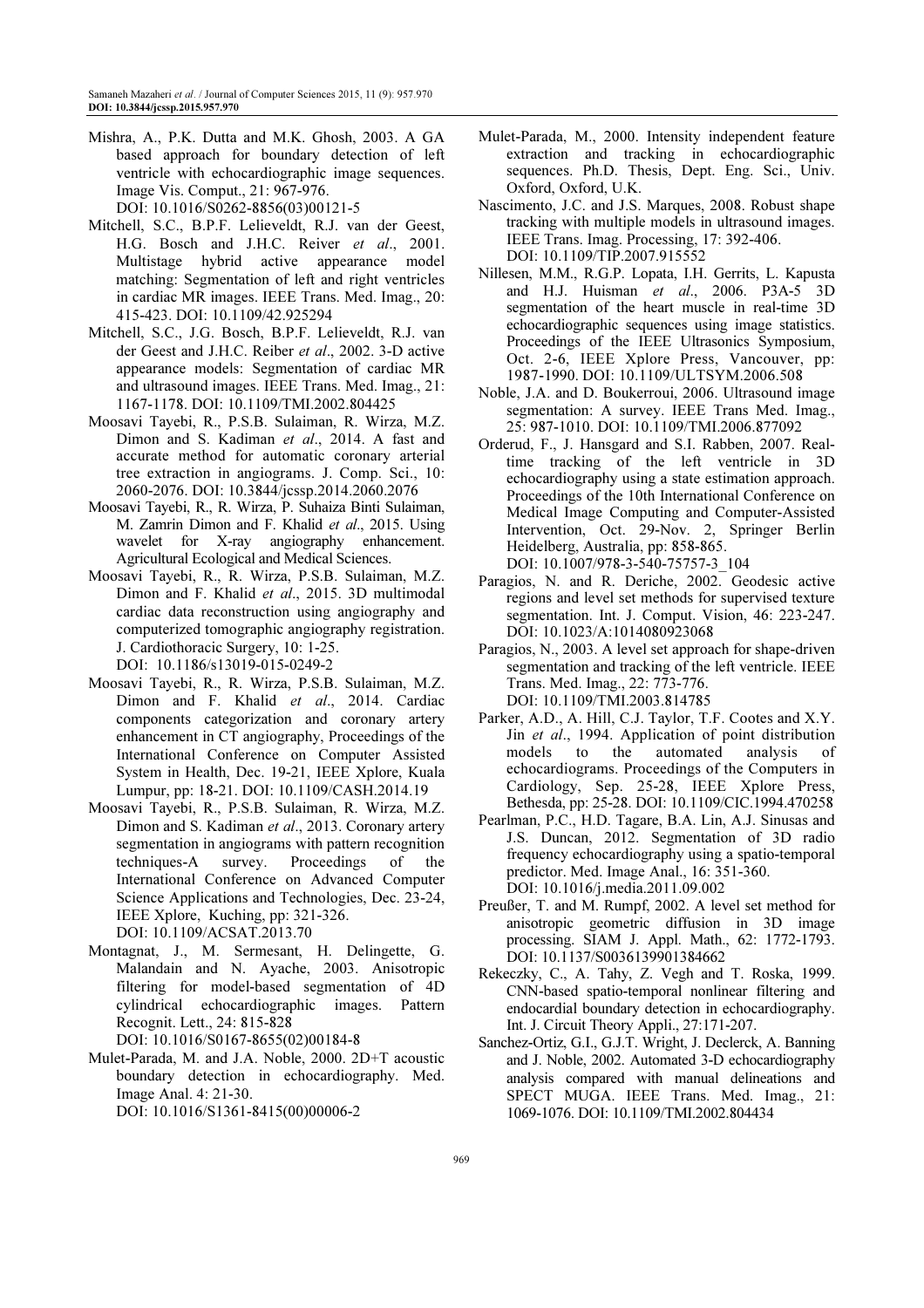- Santiago, C., J.S. Marques and J.C. Nascimento, 2013. A robust deformable model for 3D segmentation of the left ventricle from ultrasound data. In: Mathematical Methodologies in Pattern Recognition and Machine Learning: Contributions from the International Conference on Pattern Recognition Applications and Methods, Carmona, L., P. Sánchez, J.S. Fred and A. Luisa (Eds.), Springer-Verlag New York, ISBN-10: 9781461450764, pp: 163-178.
- Sarti, A., C. Corsi, E. Mazzini and C. Lamberti, 2005. Maximum likelihood segmentation of ultrasound images with rayleigh distribution. IEEE Trans. Ultrason. Ferroelectr. Frequency Control, 52: 947- 960. DOI: 10.1109/TUFFC.2005.1504017
- Sarti, A., K. Mikula and F. Sgallari, 1999. Nonlinear multiscale analysis of three-dimensional echocardiographic sequences. IEEE Trans. Med. Imag., 18: 453-466. DOI: 10.1109/42.781012
- Sarti, A., R. Malladi and J.A. Sethian, 2000. Subjective surfaces: A method for completing missing boundaries. Nat. Acad. Sci. USA, 12: 6258-6263. DOI: 10.1073/pnas.110135797
- Sarti, A., R. Malladi and J.A. Sethian, 2002. Subjective surfaces: A geometric model for boundary completion. Int. J. Comput. Vis., 46: 201-221. DOI: 10.1023/A:1014028906229
- Scowen, B., S. Smith and M. Vannan, 2000. Quantitative 3D modelling of the left ventrical from ultrasound images [ventrical read ventricle]. Proceedings of the Euromicro Conference, Sept. 5-7, IEEE Xplore Press, Maastricht, pp: 432-439.

DOI: 10.1109/EURMIC.2000.874525

- Setarehdan, S.K. and J.J. Soraghan, 1999. Automatic cardiac LV boundary detection and tracking using hybrid fuzzy temporal and fuzzy multiscale edge detection. IEEE Trans. Biomed. Eng., 46: 1364-1378. DOI: 10.1109/10.797997
- Singh, A. and P. Allen, 1992. Image-flow computation: An estimation-theoretic framework and a unified perspective. CVGIP: Image Understand., 56: 152-177. DOI: 10.1016/1049-9660(92)90037-4
- Skalski, A. and P. Turcza, 2011. Heart segmentation in echo images. Metrol. Meas. Syst., 18: 305-314. DOI: 10.2478/v10178-011-0012-y
- Skalski, A., P. Turczaa, T. Zieliński, J. Królczykc and T. Grodzicki, 2012. Left ventricle usg image segmentation using active contour model. Procedia Comput. Sci., 1: 2723-2732.

DOI: 10.1016/j.procs.2010.04.306

- Song, M.Z., R.M. Haralick, F.H. Sheehan and R.K. Johnson, 2002. Integrated surface model optimization for freehand three-dimensional echocardiography. IEEE Trans. Med. Imag., 21: 1077-1090. DOI: 10.1109/TMI.2002.804433
- Sonka, M., X. Zhang, M. Siebes, M.S. Bissing and S.C. Dejong et al., 1995. Segmentation of intravascular ultrasound images: A knowledge-based approach. IEEE Trans. Med. Imag., 14: 719-732. DOI: 10.1109/42.476113
- Teles de Figueiredo, M. and J.M.N. Leitaa, 1992. Bayesian estimation of ventricular contours in angiographic images. IEEE Trans. Med. Imag., 11: 416-429. DOI: 10.1109/42.158946
- Wolf, I., M. Hastenteufel, R. De Simone, M. Vetter and G. Glombitza et al., 2002. ROPES: A semiautomated segmentation method for accelerated analysis of three-dimensional echocardiographic data. IEEE Trans. Med. Imag., 21: 1091-1104. DOI: 10.1109/TMI.2002.804432
- Xiao, G., M. Brady, J.A. Noble and Y. Zhang, 2002. Segmentation of ultrasound b-mode images with intensity inhomogeneity correction. IEEE Trans. Med. Imag., 21: 48-57. DOI: 10.1109/42.981233
- Yan, J. and T. Zhuang, 2003. Applying improved fast marching method to endocardial boundary detection in echocardiographic images. Pattern Recognit. Lett. 24: 2777-2784. DOI: 10.1016/S0167-8655(03)00121-1
- Yang, L., B. Georgescu, Y. Zheng, P. Meer and D. Comaniciu, 2008. 3D ultrasound tracking of the left ventricle using one-step forward prediction and data fusion of collaborative trackers. Proceedings of the IEEE Conference on Computer Vision and Pattern Recognition, Jun. 23-28, IEEE Xplore Press, Anchorage, pp: 1-8. DOI: 10.1109/CVPR.2008.4587518
- Yang, L., B. Georgescu, Y. Zheng, Y. Wang and P. Meer et al., 2011. Prediction Based Collaborative Trackers (PCT): A robust and accurate approach toward 3d medical object tracking. IEEE Trans. Med. Imag., 30: 1921-1932.

DOI: 10.1109/TMI.2011.2158440

- Ye, X., J.A. Noble and D. Atkinson, 2002. 3-D freehand echocardiography for automatic left ventricle reconstruction and analysis based on multiple acoustic windows. IEEE Trans. Med. Imag., 21: 1051-1058. DOI: 10.1109/TMI.2002.804436
- Yu, H., M.S. Pattichis and M.B. Goens, 2006. Robust segmentation and volumetric registration in a multiview 3d freehand ultrasound reconstruction system. Proceedings of the 40th Asilomar Conference on Signals, Systems and Computers, Oct. 29-Nov. 1, IEEE Xplore Press, Pacific Grove,pp: 1978-1982. DOI: 10.1109/ACSSC.2006.355111
- Zagrodsky, V., V. Walimbe, C.R. Castro-Pareja, J.X. Qin and J.M. Song et al., 2005. Registration-assisted segmentation of real-time 3-D echocardiographic data using deformable models. IEEE Trans. Med. Imag., 24: 1089-1099.

DOI: 10.1109/TMI.2005.852057

- Zhang, L.F. and E.A. Geiser, 1984. An effective algorithm for extracting serial endocardial borders from 2-Dimensional Echocardiograms. IEEE Trans. Biomed. Eng., BME-31: 441-447. DOI: 10.1109/TBME.1984.325359
- Zhou, X.S., D. Comaniciu and A. Gupta, 2005. An information fusion framework for robust shape tracking. IEEE Trans. Pattern Anal. Mach. Intell., 27: 115-129. DOI: 10.1109/TPAMI.2005.3